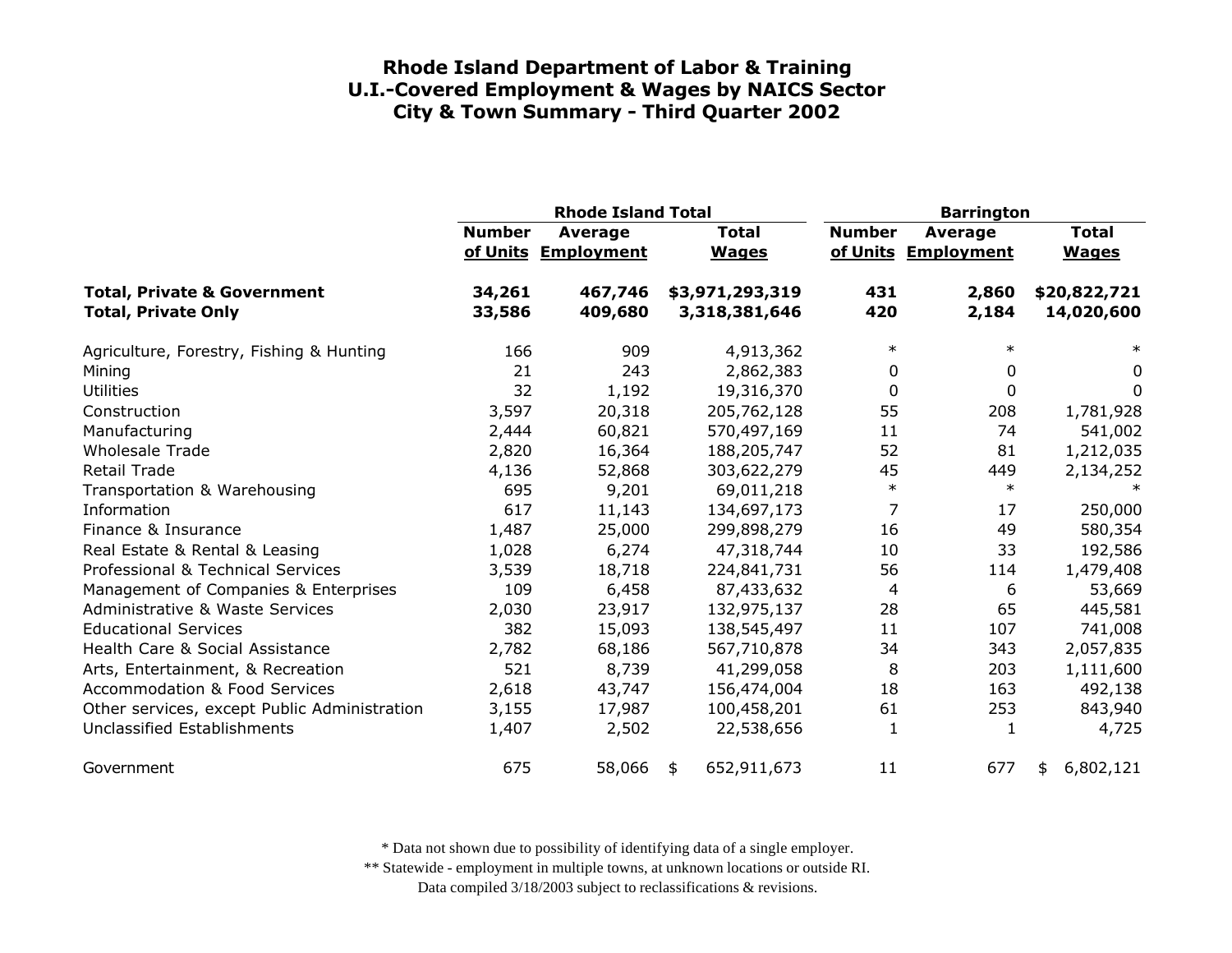|                                                                      | <b>Bristol</b> |                                |                              | <b>Burrillville</b> |                                       |                                  |
|----------------------------------------------------------------------|----------------|--------------------------------|------------------------------|---------------------|---------------------------------------|----------------------------------|
|                                                                      | <b>Number</b>  | Average<br>of Units Employment | <b>Total</b><br><b>Wages</b> | <b>Number</b>       | <b>Average</b><br>of Units Employment | <b>Total</b><br><b>Wages</b>     |
| <b>Total, Private &amp; Government</b><br><b>Total, Private Only</b> | 560<br>546     | 6,869<br>6,062                 | \$48,552,610<br>40,986,813   | 276<br>260          | 2,337                                 | 2,839 \$21,276,824<br>16,977,510 |
| Agriculture, Forestry, Fishing & Hunting                             | $\ast$         | $\ast$                         | $\ast$                       | $\ast$              | $\ast$                                | $\ast$                           |
| Mining                                                               | 0              | 0                              | 0                            | 0                   | 0                                     | 0                                |
| <b>Utilities</b>                                                     | 0              | $\Omega$                       | 0                            | $\ast$              | $\ast$                                | $\ast$                           |
| Construction                                                         | 90             | 430                            | 4,721,319                    | 56                  | 224                                   | 2,155,787                        |
| Manufacturing                                                        | 72             | 1,312                          | 11,062,843                   | 22                  | 580                                   | 5,934,738                        |
| <b>Wholesale Trade</b>                                               | 35             | 126                            | 1,513,344                    | 28                  | 113                                   | 1,553,686                        |
| <b>Retail Trade</b>                                                  | 66             | 707                            | 3,743,922                    | 20                  | 159                                   | 630,157                          |
| Transportation & Warehousing                                         | 8              | 38                             | 280,424                      | $\ast$              | $\ast$                                |                                  |
| Information                                                          | $\ast$         | $\ast$                         | $\ast$                       | $\ast$              | $\ast$                                |                                  |
| Finance & Insurance                                                  | 19             | 99                             | 789,724                      | $\ast$              | $\ast$                                | $\ast$                           |
| Real Estate & Rental & Leasing                                       | 18             | 69                             | 375,580                      | 8                   | 17                                    | 74,858                           |
| Professional & Technical Services                                    | 38             | 89                             | 682,476                      | 17                  | 47                                    | 652,153                          |
| Management of Companies & Enterprises                                | $\ast$         | $\ast$                         | $\ast$                       | $\ast$              | $\ast$                                | $\ast$                           |
| <b>Administrative &amp; Waste Services</b>                           | 31             | 158                            | 1,075,346                    | 13                  | 30                                    | 178,480                          |
| <b>Educational Services</b>                                          | 9              | 1,057                          | 7,702,213                    | $\ast$              | $\ast$                                |                                  |
| Health Care & Social Assistance                                      | 34             | 822                            | 4,570,405                    | 20                  | 524                                   | 2,750,168                        |
| Arts, Entertainment, & Recreation                                    | 15             | 134                            | 383,379                      | 7                   | 59                                    | 177,242                          |
| <b>Accommodation &amp; Food Services</b>                             | 50             | 713                            | 2,328,938                    | 22                  | 341                                   | 980,898                          |
| Other services, except Public Administration                         | 56             | 227                            | 1,152,396                    | 30                  | 98                                    | 515,058                          |
| Unclassified Establishments                                          | 0              | $\mathbf{0}$                   | 0                            | $\Omega$            | $\Omega$                              | 0                                |
| Government                                                           | 14             | 807                            | 7,565,797<br>\$              | 16                  | 503                                   | 4,299,314<br>\$                  |

\* Data not shown due to possibility of identifying data of a single employer.

\*\* Statewide - employment in multiple towns, at unknown locations or outside RI.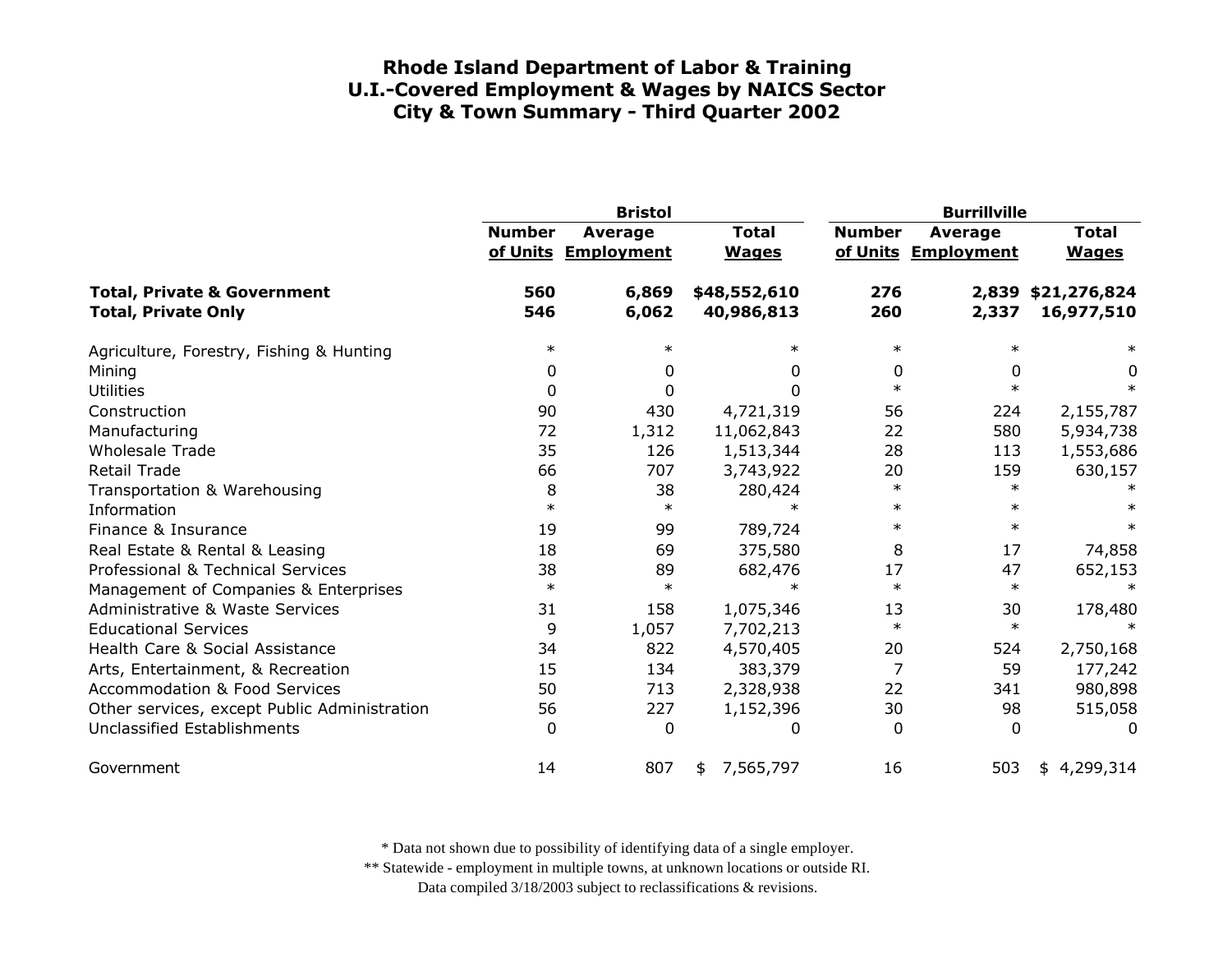|                                                                      | <b>Central Falls</b> |                                |                                  | Charlestown   |                                |                                 |
|----------------------------------------------------------------------|----------------------|--------------------------------|----------------------------------|---------------|--------------------------------|---------------------------------|
|                                                                      | <b>Number</b>        | Average<br>of Units Employment | <b>Total</b><br><b>Wages</b>     | <b>Number</b> | Average<br>of Units Employment | <b>Total</b><br><b>Wages</b>    |
| <b>Total, Private &amp; Government</b><br><b>Total, Private Only</b> | 261<br>250           | 2,827                          | 3,517 \$27,511,233<br>19,895,401 | 220<br>207    | 1,343                          | 1,550 \$10,961,951<br>9,225,797 |
| Agriculture, Forestry, Fishing & Hunting                             | 0                    | 0                              | 0                                | $\ast$        | $\ast$                         |                                 |
| Mining                                                               |                      |                                | 0                                | ∗             |                                |                                 |
| <b>Utilities</b>                                                     | 0                    | 0                              |                                  | 0             | 0                              | 0                               |
| Construction                                                         | 27                   | 171                            | 1,534,778                        | 47            | 170                            | 1,393,008                       |
| Manufacturing                                                        | 43                   | 1,118                          | 9,817,781                        | 6             | 286                            | 2,700,649                       |
| <b>Wholesale Trade</b>                                               | 13                   | 151                            | 1,183,374                        | 12            | 33                             | 328,546                         |
| <b>Retail Trade</b>                                                  | 41                   | 318                            | 1,670,579                        | 25            | 166                            | 915,649                         |
| Transportation & Warehousing                                         |                      | 26                             | 134,169                          | 4             | 75                             | 280,812                         |
| Information                                                          | $\Omega$             | $\mathbf{0}$                   | 0                                | 4             | 15                             | 86,111                          |
| Finance & Insurance                                                  | 11                   | 88                             | 616,571                          | 4             | 26                             | 271,267                         |
| Real Estate & Rental & Leasing                                       |                      | 53                             | 328,289                          | 9             | 26                             | 184,249                         |
| Professional & Technical Services                                    | 6                    | 19                             | 182,394                          | 22            | 30                             | 241,138                         |
| Management of Companies & Enterprises                                | 0                    | $\mathbf 0$                    | 0                                | $\ast$        | $\ast$                         |                                 |
| <b>Administrative &amp; Waste Services</b>                           | 9                    | 136                            | 1,062,667                        | 11            | 34                             | 221,244                         |
| <b>Educational Services</b>                                          | 0                    | $\mathbf 0$                    | 0                                | 0             | 0                              | 0                               |
| Health Care & Social Assistance                                      | 19                   | 277                            | 1,764,907                        | 15            | 151                            | 1,080,738                       |
| Arts, Entertainment, & Recreation                                    | $\ast$               | $\ast$                         | $\ast$                           | 6             | 5                              | 19,708                          |
| <b>Accommodation &amp; Food Services</b>                             | 35                   | 307                            | 795,613                          | 22            | 252                            | 1,146,373                       |
| Other services, except Public Administration                         | 30                   | 161                            | 800,689                          | 15            | 66                             | 313,608                         |
| Unclassified Establishments                                          | $\Omega$             | $\Omega$                       | 0                                | $\Omega$      | $\Omega$                       | O                               |
| Government                                                           | 11                   | 691                            | \$7,615,832                      | 13            | 208                            | 1,736,154<br>\$                 |

\* Data not shown due to possibility of identifying data of a single employer.

\*\* Statewide - employment in multiple towns, at unknown locations or outside RI.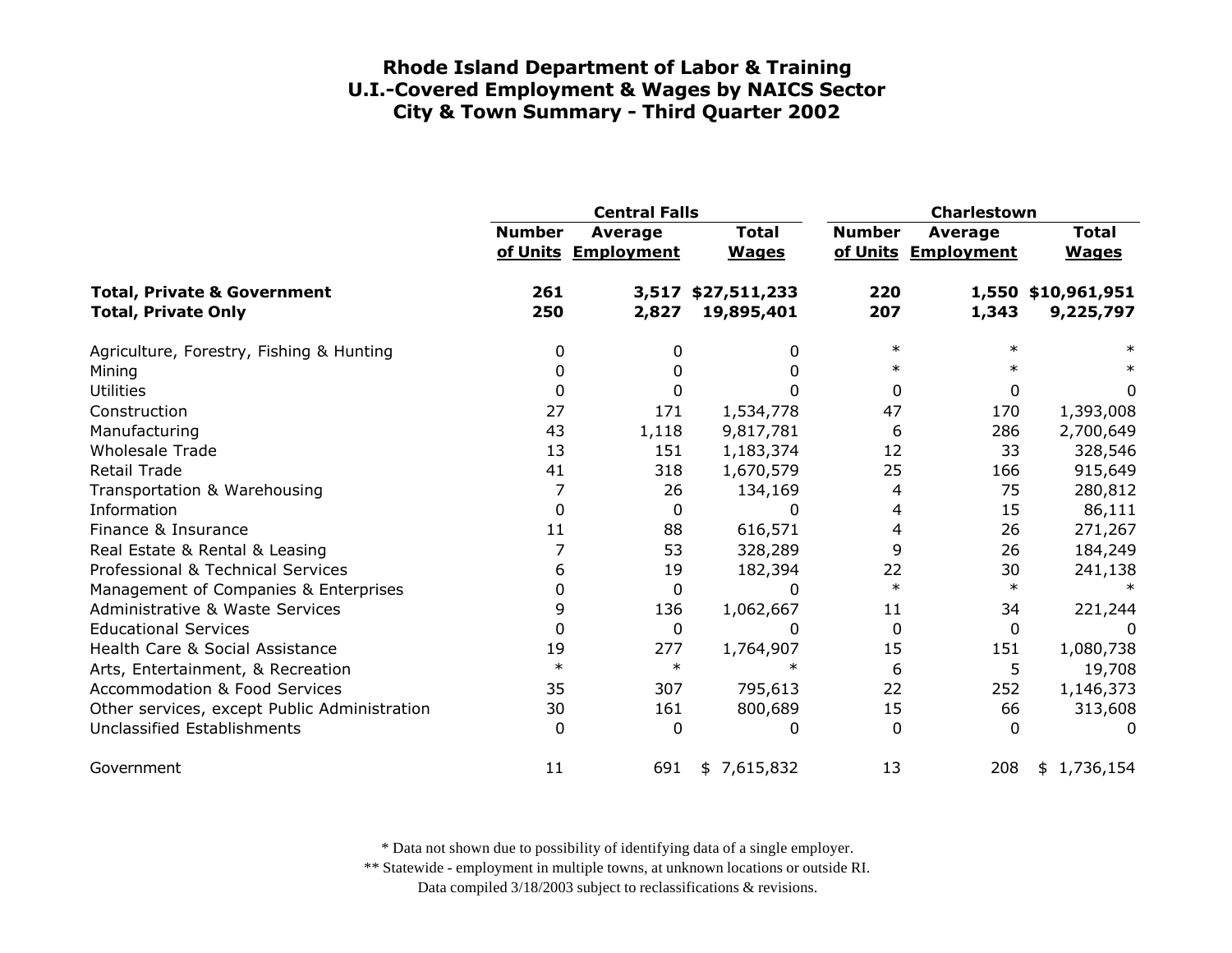|                                              | <b>Coventry</b> |                     |              | <b>Cranston</b> |                     |                      |
|----------------------------------------------|-----------------|---------------------|--------------|-----------------|---------------------|----------------------|
|                                              | <b>Number</b>   | Average             | <b>Total</b> | <b>Number</b>   | Average             | <b>Total</b>         |
|                                              |                 | of Units Employment | <b>Wages</b> |                 | of Units Employment | <b>Wages</b>         |
| <b>Total, Private &amp; Government</b>       | 685             | 7,379               | \$51,057,774 | 2,380           |                     | 35,151 \$307,984,319 |
| <b>Total, Private Only</b>                   | 664             | 5,964               | 39,959,453   | 2,360           | 28,604              | 220, 192, 146        |
| Agriculture, Forestry, Fishing & Hunting     | $\ast$          | $\ast$              | $\ast$       | 6               | 38                  | 188,781              |
| Mining                                       | 0               | 0                   | 0            | $\ast$          | $\ast$              |                      |
| <b>Utilities</b>                             | 0               | 0                   | $\Omega$     | $\ast$          | $\ast$              | $\ast$               |
| Construction                                 | 121             | 588                 | 4,871,488    | 269             | 1,790               | 19,024,126           |
| Manufacturing                                | 50              | 993                 | 11,163,817   | 219             | 5,745               | 51,307,794           |
| <b>Wholesale Trade</b>                       | 64              | 256                 | 2,395,065    | 197             | 1,540               | 16,838,293           |
| <b>Retail Trade</b>                          | 91              | 1,315               | 7,236,732    | 304             | 4,357               | 23,447,610           |
| Transportation & Warehousing                 | 16              | 111                 | 632,264      | 65              | 684                 | 6,425,674            |
| Information                                  | 7               | 15                  | 139,408      | 31              | 1,152               | 14,135,424           |
| Finance & Insurance                          | 21              | 146                 | 1,049,762    | 129             | 993                 | 11,253,823           |
| Real Estate & Rental & Leasing               | 19              | 66                  | 398,086      | 69              | 509                 | 3,453,848            |
| Professional & Technical Services            | 51              | 143                 | 1,381,238    | 222             | 1,194               | 12,382,677           |
| Management of Companies & Enterprises        | $\ast$          | $\ast$              | $\ast$       | 7               | 146                 | 1,370,839            |
| <b>Administrative &amp; Waste Services</b>   | 43              | 137                 | 872,115      | 144             | 2,466               | 13,451,014           |
| <b>Educational Services</b>                  | 8               | 102                 | 489,531      | 26              | 215                 | 1,064,298            |
| Health Care & Social Assistance              | 39              | 844                 | 4,912,889    | 244             | 3,237               | 25,667,829           |
| Arts, Entertainment, & Recreation            | 6               | 23                  | 138,051      | 23              | 342                 | 1,402,101            |
| <b>Accommodation &amp; Food Services</b>     | 58              | 908                 | 2,488,932    | 158             | 2,540               | 8,808,764            |
| Other services, except Public Administration | 65              | 301                 | 1,705,813    | 239             | 1,596               | 9,212,004            |
| Unclassified Establishments                  | $\overline{2}$  | 8                   | 36,477       | 4               | 24                  | 283,601              |
| Government                                   | 21              | 1,415               | \$11,098,321 | 20              | 6,551               | 87,792,173<br>\$     |

\* Data not shown due to possibility of identifying data of a single employer.

\*\* Statewide - employment in multiple towns, at unknown locations or outside RI.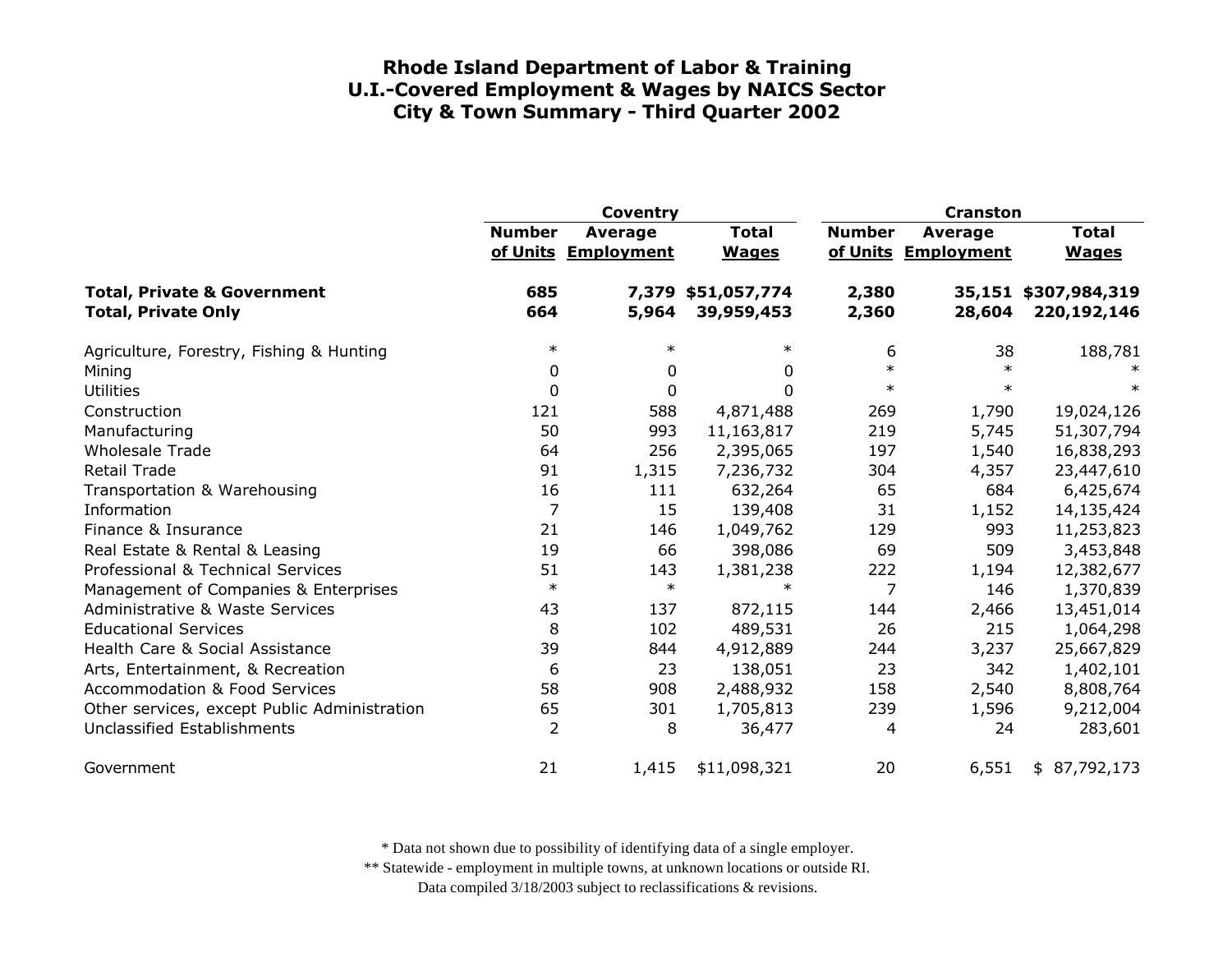|                                                                      |                | <b>Cumberland</b>                     |                                  | <b>East Greenwich</b> |                                |                                  |
|----------------------------------------------------------------------|----------------|---------------------------------------|----------------------------------|-----------------------|--------------------------------|----------------------------------|
|                                                                      | <b>Number</b>  | <b>Average</b><br>of Units Employment | <b>Total</b><br><b>Wages</b>     | <b>Number</b>         | Average<br>of Units Employment | <b>Total</b><br><b>Wages</b>     |
| <b>Total, Private &amp; Government</b><br><b>Total, Private Only</b> | 772<br>756     | 7,143                                 | 8,121 \$54,347,761<br>49,430,725 | 701<br>685            | 6,101                          | 6,741 \$58,942,057<br>52,847,777 |
|                                                                      |                |                                       |                                  |                       |                                |                                  |
| Agriculture, Forestry, Fishing & Hunting                             | $\ast$         | $\ast$                                | $\ast$                           | $\ast$                | $\ast$                         | ∗                                |
| Mining                                                               | $\ast$         | $\ast$                                | $\ast$                           | 0                     | 0                              | 0                                |
| <b>Utilities</b>                                                     | $\ast$         | $\ast$                                | $\ast$                           | $\overline{0}$        | $\mathbf{0}$                   | 0                                |
| Construction                                                         | 112            | 810                                   | 7,190,467                        | 52                    | 334                            | 3,633,564                        |
| Manufacturing                                                        | 49             | 1,718                                 | 13,218,881                       | 25                    | 1,467                          | 16,486,522                       |
| <b>Wholesale Trade</b>                                               | 89             | 340                                   | 3,951,078                        | 89                    | 337                            | 4,928,813                        |
| Retail Trade                                                         | 86             | 1,042                                 | 5,105,814                        | 79                    | 690                            | 4,942,419                        |
| Transportation & Warehousing                                         | 22             | 515                                   | 5,248,615                        | 8                     | 39                             | 140,800                          |
| Information                                                          | 14             | 68                                    | 431,794                          | 24                    | 56                             | 607,158                          |
| Finance & Insurance                                                  | 33             | 135                                   | 1,368,445                        | 45                    | 460                            | 5,828,855                        |
| Real Estate & Rental & Leasing                                       | 27             | 91                                    | 604,633                          | 27                    | 125                            | 799,350                          |
| Professional & Technical Services                                    | 57             | 199                                   | 1,970,383                        | 102                   | 407                            | 4,324,946                        |
| Management of Companies & Enterprises                                | $\ast$         | $\ast$                                | $\ast$                           | $\ast$                | $\ast$                         |                                  |
| <b>Administrative &amp; Waste Services</b>                           | 42             | 246                                   | 1,527,930                        | 34                    | 160                            | 1,281,139                        |
| <b>Educational Services</b>                                          | 9              | 79                                    | 280,867                          | 12                    | 171                            | 1,034,401                        |
| Health Care & Social Assistance                                      | 61             | 908                                   | 5,267,025                        | 64                    | 573                            | 3,452,778                        |
| Arts, Entertainment, & Recreation                                    | 11             | 78                                    | 326,506                          | 14                    | 109                            | 487,619                          |
| <b>Accommodation &amp; Food Services</b>                             | 49             | 558                                   | 1,402,901                        | 49                    | 900                            | 2,851,797                        |
| Other services, except Public Administration                         | 87             | 328                                   | 1,398,390                        | 55                    | 256                            | 1,953,640                        |
| Unclassified Establishments                                          | $\overline{2}$ | 5                                     | 20,600                           | 1                     | 1                              | 22,000                           |
| Government                                                           | 16             | 976                                   | 4,917,036<br>\$                  | 16                    | 639                            | 6,094,280<br>\$                  |

\* Data not shown due to possibility of identifying data of a single employer.

\*\* Statewide - employment in multiple towns, at unknown locations or outside RI.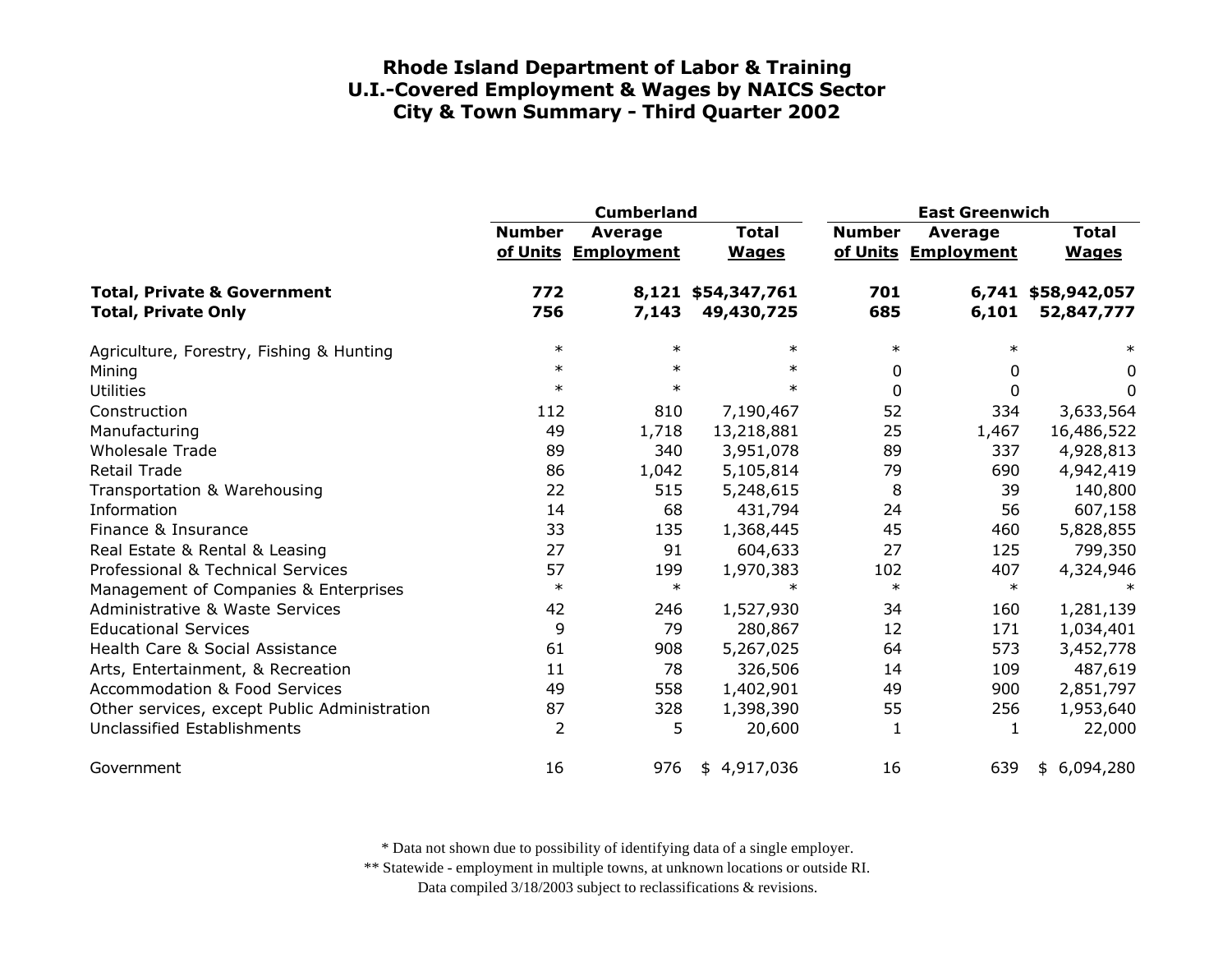|                                                                      | <b>East Providence</b> |                                       |                                     | <b>Exeter</b>  |                                |                              |
|----------------------------------------------------------------------|------------------------|---------------------------------------|-------------------------------------|----------------|--------------------------------|------------------------------|
|                                                                      | <b>Number</b>          | <b>Average</b><br>of Units Employment | <b>Total</b><br><b>Wages</b>        | <b>Number</b>  | Average<br>of Units Employment | <b>Total</b><br><b>Wages</b> |
| <b>Total, Private &amp; Government</b><br><b>Total, Private Only</b> | 1,441<br>1,425         | 20,983                                | 22,567 \$193,704,258<br>177,375,489 | 126<br>123     | 859                            | 923 \$5,551,861<br>5,333,254 |
| Agriculture, Forestry, Fishing & Hunting                             | $\ast$                 | $\ast$                                | $\ast$                              | 7              | 109                            | 446,116                      |
| Mining                                                               | $\ast$                 |                                       | $\ast$                              | 0              | 0                              | 0                            |
| <b>Utilities</b>                                                     | 0                      | 0                                     | 0                                   | 0              | 0                              | 0                            |
| Construction                                                         | 197                    | 1,138                                 | 13,222,667                          | 25             | 100                            | 779,299                      |
| Manufacturing                                                        | 130                    | 3,534                                 | 34,077,915                          | $\overline{7}$ | 145                            | 1,312,628                    |
| <b>Wholesale Trade</b>                                               | 131                    | 1,784                                 | 20,044,546                          | 11             | 55                             | 435,508                      |
| <b>Retail Trade</b>                                                  | 154                    | 2,184                                 | 14,393,402                          | 11             | 69                             | 373,135                      |
| Transportation & Warehousing                                         | 28                     | 124                                   | 1,078,020                           | $\ast$         | $\ast$                         |                              |
| Information                                                          | 20                     | 500                                   | 6,639,452                           | $\ast$         | $\ast$                         |                              |
| Finance & Insurance                                                  | 99                     | 2,347                                 | 23,520,683                          | 0              | 0                              | 0                            |
| Real Estate & Rental & Leasing                                       | 43                     | 212                                   | 1,507,685                           | 5              | 5                              | 36,005                       |
| Professional & Technical Services                                    | 146                    | 1,391                                 | 15,502,703                          | 13             | 31                             | 345,600                      |
| Management of Companies & Enterprises                                | 6                      | 95                                    | 727,611                             | 0              | 0                              | 0                            |
| <b>Administrative &amp; Waste Services</b>                           | 84                     | 844                                   | 4,789,382                           | 13             | 27                             | 179,249                      |
| <b>Educational Services</b>                                          | 17                     | 541                                   | 3,980,836                           | $\ast$         | $\ast$                         |                              |
| Health Care & Social Assistance                                      | 125                    | 3,613                                 | 27,346,419                          | 7              | 103                            | 546,788                      |
| Arts, Entertainment, & Recreation                                    | 21                     | 546                                   | 2,073,930                           | $\ast$         | $\ast$                         | $\ast$                       |
| <b>Accommodation &amp; Food Services</b>                             | 93                     | 1,415                                 | 4,149,153                           | 7              | 82                             | 209,790                      |
| Other services, except Public Administration                         | 128                    | 696                                   | 4,092,996                           | 8              | 21                             | 74,277                       |
| <b>Unclassified Establishments</b>                                   | 2                      | 5                                     | 25,039                              | $\mathbf{1}$   | 10                             | 66,216                       |
| Government                                                           | 16                     | 1,584                                 | \$16,328,769                        | 3              | 63                             | 218,607<br>\$                |

\* Data not shown due to possibility of identifying data of a single employer.

\*\* Statewide - employment in multiple towns, at unknown locations or outside RI.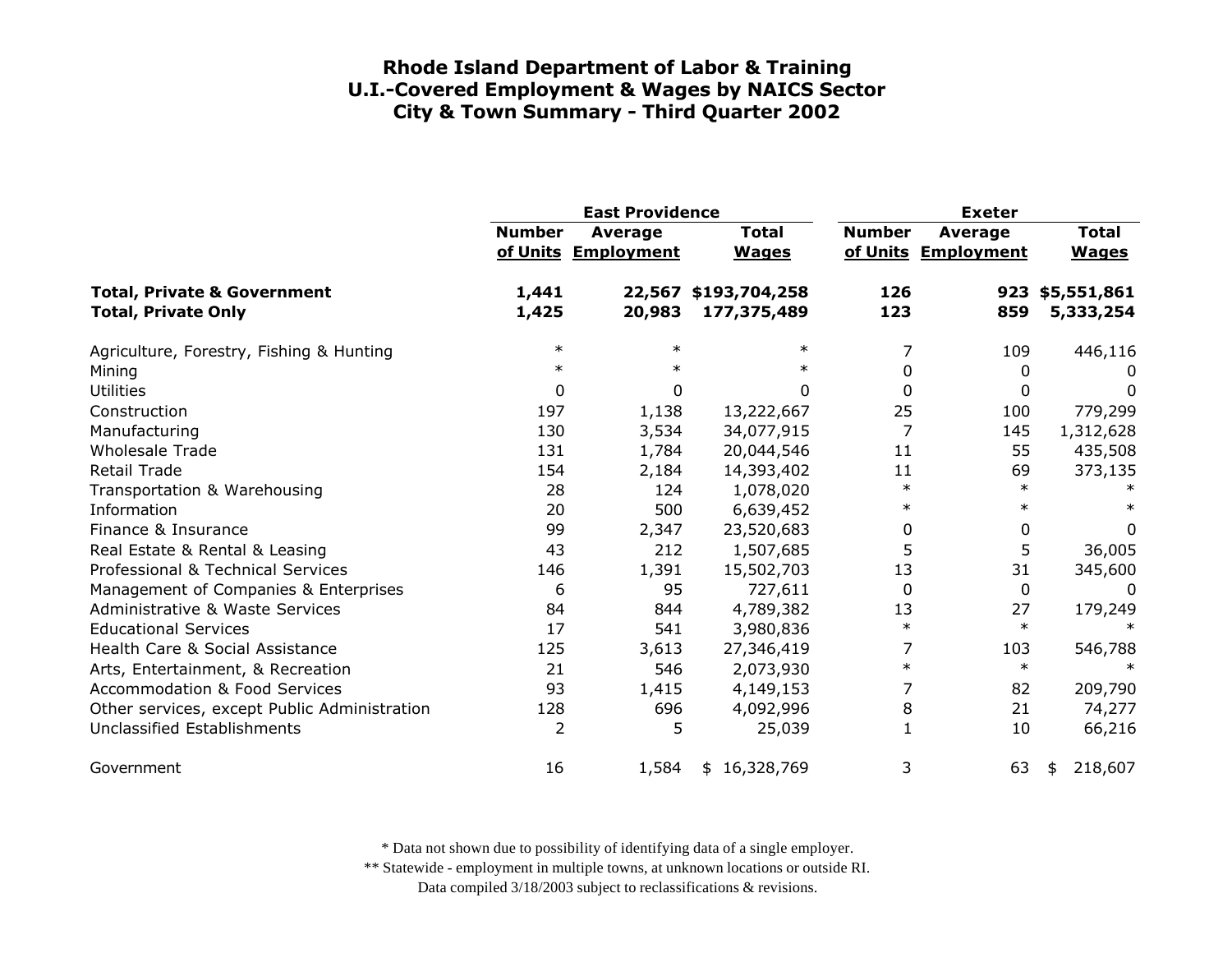|                                                                      | <b>Foster</b> |                                |                              | Glocester     |                                       |                              |
|----------------------------------------------------------------------|---------------|--------------------------------|------------------------------|---------------|---------------------------------------|------------------------------|
|                                                                      | <b>Number</b> | Average<br>of Units Employment | <b>Total</b><br><b>Wages</b> | <b>Number</b> | <b>Average</b><br>of Units Employment | <b>Total</b><br><b>Wages</b> |
| <b>Total, Private &amp; Government</b><br><b>Total, Private Only</b> | 96<br>89      | 432                            | 531 \$3,040,864<br>2,191,067 | 173<br>159    | 1,337<br>1,035                        | \$8,263,468<br>6,323,434     |
| Agriculture, Forestry, Fishing & Hunting                             | 5             | 20                             | 87,804                       | 5             | 9                                     | 23,738                       |
| Mining                                                               | 0             | 0                              |                              | $\ast$        |                                       |                              |
| <b>Utilities</b>                                                     | 0             | 0                              |                              | $\ast$        |                                       |                              |
| Construction                                                         | 17            | 45                             | 315,014                      | 38            | 118                                   | 954,007                      |
| Manufacturing                                                        | 4             | 20                             | 122,631                      | 5             | 25                                    | 207,133                      |
| <b>Wholesale Trade</b>                                               | 10            | 33                             | 234,772                      | 8             | 13                                    | 125,582                      |
| Retail Trade                                                         |               | 27                             | 102,104                      | 20            | 197                                   | 785,432                      |
| Transportation & Warehousing                                         | $\ast$        | $\ast$                         | $\ast$                       | 9             | 69                                    | 490,724                      |
| Information                                                          | 4             | 16                             | 77,521                       | 5             | 58                                    | 497,670                      |
| Finance & Insurance                                                  | 0             | $\boldsymbol{0}$               | 0                            | 6             | 24                                    | 355,214                      |
| Real Estate & Rental & Leasing                                       | $\ast$        | $\ast$                         |                              | 0             | $\Omega$                              | 0                            |
| Professional & Technical Services                                    | 12            | 22                             | 175,960                      | 8             | 49                                    | 127,526                      |
| Management of Companies & Enterprises                                | $\Omega$      | 0                              | <sup>0</sup>                 | $\Omega$      | $\mathbf{0}$                          | 0                            |
| Administrative & Waste Services                                      | 11            | 40                             | 223,696                      | 10            | 44                                    | 263,615                      |
| <b>Educational Services</b>                                          | 0             | 0                              | 0                            | $\ast$        | $\ast$                                |                              |
| Health Care & Social Assistance                                      | 5             | 53                             | 313,742                      | 11            | 266                                   | 1,810,154                    |
| Arts, Entertainment, & Recreation                                    | $\ast$        | $\ast$                         | $\ast$                       | $\ast$        | $\ast$                                |                              |
| <b>Accommodation &amp; Food Services</b>                             | 5             | 46                             | 131,579                      | 14            | 104                                   | 318,007                      |
| Other services, except Public Administration                         | 5             | 13                             | 23,975                       | 14            | 32                                    | 194,972                      |
| Unclassified Establishments                                          | O.            | $\Omega$                       | 0                            | 1             | 1                                     | 5,360                        |
| Government                                                           |               | 101                            | 849,797<br>\$                | 14            | 302                                   | 1,940,034<br>\$              |

\* Data not shown due to possibility of identifying data of a single employer.

\*\* Statewide - employment in multiple towns, at unknown locations or outside RI.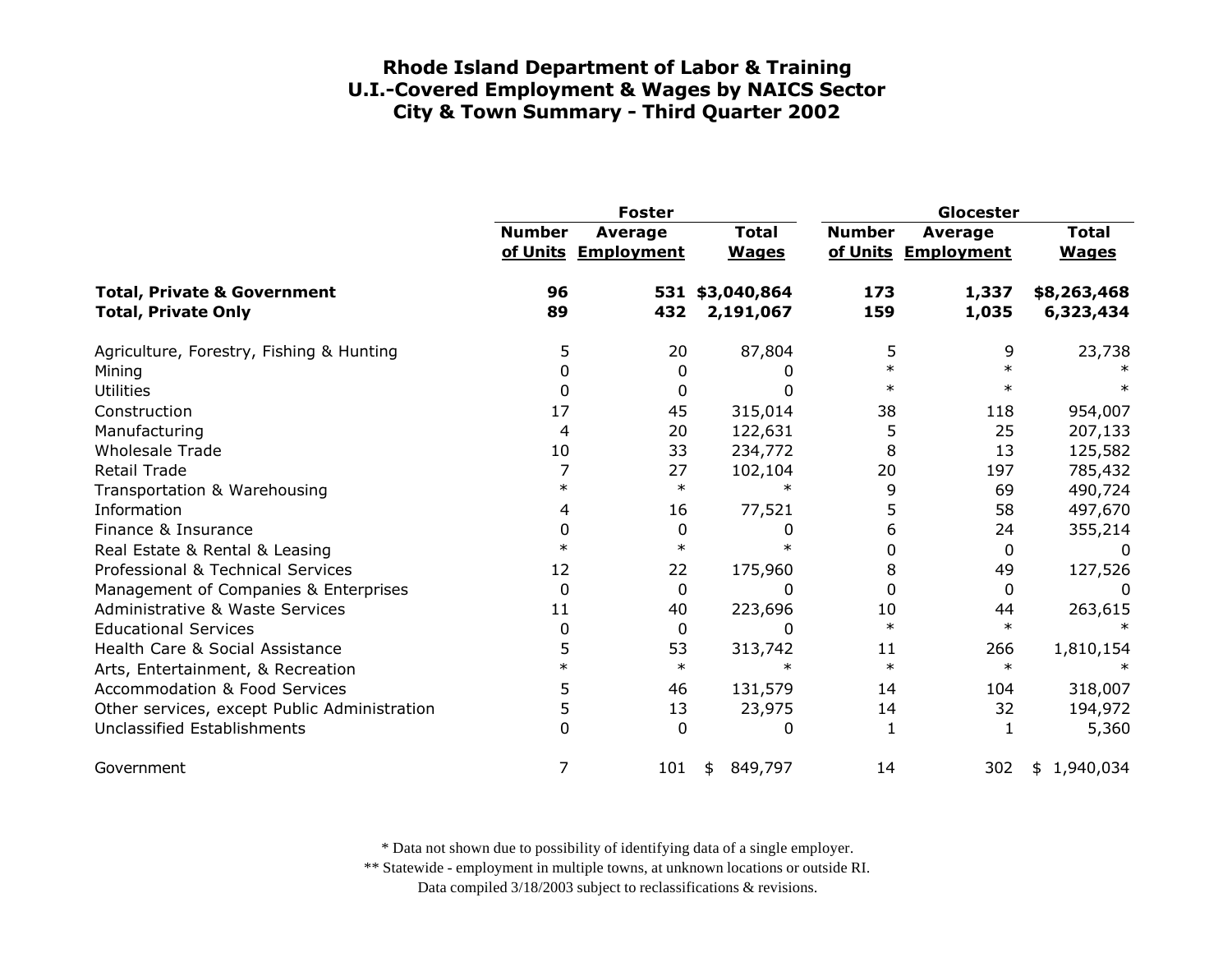|                                                                             |               | <b>Hopkinton</b>               |                                | <b>Jamestown</b> |                                       |                                |
|-----------------------------------------------------------------------------|---------------|--------------------------------|--------------------------------|------------------|---------------------------------------|--------------------------------|
|                                                                             | <b>Number</b> | Average<br>of Units Employment | <b>Total</b><br><b>Wages</b>   | <b>Number</b>    | <b>Average</b><br>of Units Employment | <b>Total</b><br><b>Wages</b>   |
| <b>Total, Private &amp; Government</b><br><b>Total, Private Only</b>        | 193<br>182    | 1,242                          | 1,310 \$9,053,449<br>8,478,956 | 196<br>183       | 1,089                                 | 1,321 \$8,830,581<br>7,086,190 |
| Agriculture, Forestry, Fishing & Hunting<br>Mining                          | 5<br>$\ast$   | 15<br>$\ast$                   | 77,283                         | $\ast$<br>0      | $\ast$<br>0                           | $\ast$<br>0                    |
| <b>Utilities</b>                                                            | 0             | 0                              | 0                              | 0                | 0                                     | 0                              |
| Construction<br>Manufacturing                                               | 48<br>16      | 153<br>381                     | 1,263,628<br>3,248,696         | 32<br>$\ast$     | 65<br>$\ast$                          | 507,865<br>∗                   |
| <b>Wholesale Trade</b><br><b>Retail Trade</b>                               | 10<br>20      | 17                             | 300,391                        | 14<br>17         | 27<br>161                             | 336,505                        |
| Transportation & Warehousing                                                | $\ast$        | 110<br>$\ast$                  | 450,330<br>$\ast$              | $\ast$           | $\ast$                                | 730,338                        |
| Information<br>Finance & Insurance                                          | 6<br>$\ast$   | 16<br>$\ast$                   | 65,883<br>$\ast$               | $\ast$<br>4      | $\ast$<br>16                          | 227,458                        |
| Real Estate & Rental & Leasing<br>Professional & Technical Services         | 8<br>13       | 25<br>29                       | 124,730                        | 7<br>31          | 13<br>84                              | 72,776                         |
| Management of Companies & Enterprises                                       | 0             | $\mathbf 0$                    | 522,371<br>0                   | $\ast$           | $\ast$                                | 943,109<br>$\ast$              |
| Administrative & Waste Services<br><b>Educational Services</b>              | 9<br>$\ast$   | 56<br>$\ast$                   | 371,066<br>$\ast$              | 14<br>$\ast$     | 44<br>$\ast$                          | 263,248                        |
| Health Care & Social Assistance<br>Arts, Entertainment, & Recreation        | 14<br>7       | 169<br>102                     | 928,795<br>272,727             | 13<br>8          | 128<br>136                            | 752,326<br>735,155             |
| <b>Accommodation &amp; Food Services</b>                                    | 10            | 83                             | 262,462                        | 14               | 280                                   | 1,570,199                      |
| Other services, except Public Administration<br>Unclassified Establishments | 10<br>0       | 59<br>$\Omega$                 | 332,745<br>0                   | 16<br>$\Omega$   | 68<br>0                               | 479,002<br>0                   |
| Government                                                                  | 11            | 69                             | 574,493<br>\$                  | 13               | 231                                   | \$1,744,391                    |

\* Data not shown due to possibility of identifying data of a single employer.

\*\* Statewide - employment in multiple towns, at unknown locations or outside RI.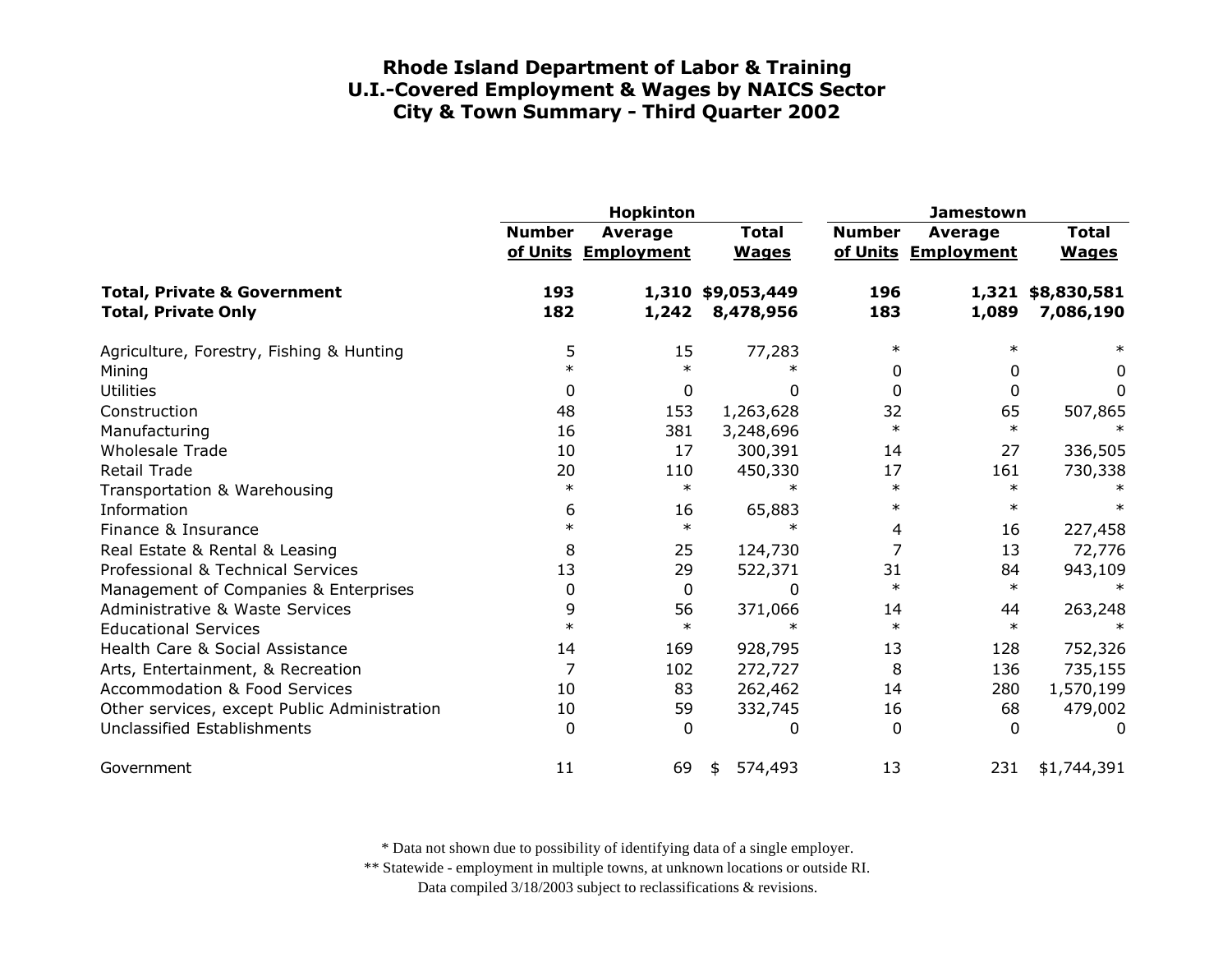|                                                                      | <b>Johnston</b> |                                       |                                    |               | Lincoln                               |                                    |  |  |
|----------------------------------------------------------------------|-----------------|---------------------------------------|------------------------------------|---------------|---------------------------------------|------------------------------------|--|--|
|                                                                      | <b>Number</b>   | <b>Average</b><br>of Units Employment | <b>Total</b><br><b>Wages</b>       | <b>Number</b> | <b>Average</b><br>of Units Employment | <b>Total</b><br><b>Wages</b>       |  |  |
| <b>Total, Private &amp; Government</b><br><b>Total, Private Only</b> | 1,050<br>1,039  | 10,691                                | 11,580 \$100,668,299<br>93,014,975 | 690<br>672    | 11,405                                | 12,507 \$110,059,223<br>98,700,330 |  |  |
| Agriculture, Forestry, Fishing & Hunting                             | 6               | 19                                    | 64,075                             | 0             | 0                                     | 0                                  |  |  |
| Mining                                                               | $\ast$          | $\ast$                                | $\ast$                             | 0             | $\Omega$                              | 0                                  |  |  |
| <b>Utilities</b>                                                     | $\ast$          | $\ast$                                | $\ast$                             | $\ast$        | $\ast$                                | $\ast$                             |  |  |
| Construction                                                         | 169             | 1,019                                 | 10,457,962                         | 90            | 573                                   | 5,540,704                          |  |  |
| Manufacturing                                                        | 116             | 1,746                                 | 12,251,625                         | 52            | 2,478                                 | 21,482,153                         |  |  |
| <b>Wholesale Trade</b>                                               | 65              | 681                                   | 7,633,775                          | 74            | 457                                   | 5,089,154                          |  |  |
| Retail Trade                                                         | 140             | 1,438                                 | 8,780,137                          | 70            | 1,029                                 | 6,305,251                          |  |  |
| Transportation & Warehousing                                         | 35              | 200                                   | 1,337,782                          | 16            | 271                                   | 2,257,102                          |  |  |
| Information                                                          | 9               | 509                                   | 9,861,209                          | 13            | 322                                   | 3,660,429                          |  |  |
| Finance & Insurance                                                  | 32              | 989                                   | 15,988,680                         | 48            | 2,739                                 | 30,109,177                         |  |  |
| Real Estate & Rental & Leasing                                       | 33              | 218                                   | 1,558,165                          | 19            | 45                                    | 401,755                            |  |  |
| Professional & Technical Services                                    | 54              | 241                                   | 2,114,184                          | 86            | 574                                   | 7,047,252                          |  |  |
| Management of Companies & Enterprises                                | $\ast$          | $\ast$                                | $\ast$                             | 4             | 41                                    | 557,354                            |  |  |
| Administrative & Waste Services                                      | 100             | 988                                   | 7,439,503                          | 40            | 402                                   | 2,143,231                          |  |  |
| <b>Educational Services</b>                                          | 10              | 30                                    | 191,513                            | 7             | 52                                    | 282,946                            |  |  |
| Health Care & Social Assistance                                      | 85              | 1,275                                 | 9,623,676                          | 55            | 829                                   | 5,522,268                          |  |  |
| Arts, Entertainment, & Recreation                                    | 9               | 36                                    | 155,779                            | 23            | 979                                   | 5,306,650                          |  |  |
| <b>Accommodation &amp; Food Services</b>                             | 68              | 783                                   | 2,308,773                          | 30            | 374                                   | 918,452                            |  |  |
| Other services, except Public Administration                         | 100             | 456                                   | 2,445,205                          | 43            | 175                                   | 1,025,847                          |  |  |
| Unclassified Establishments                                          | 2               | 6                                     | 37,002                             | 1             | 2                                     | 11,093                             |  |  |
| Government                                                           | 11              | 889                                   | 7,653,324<br>\$                    | 18            | 1,103                                 | \$11,358,893                       |  |  |

\* Data not shown due to possibility of identifying data of a single employer.

\*\* Statewide - employment in multiple towns, at unknown locations or outside RI.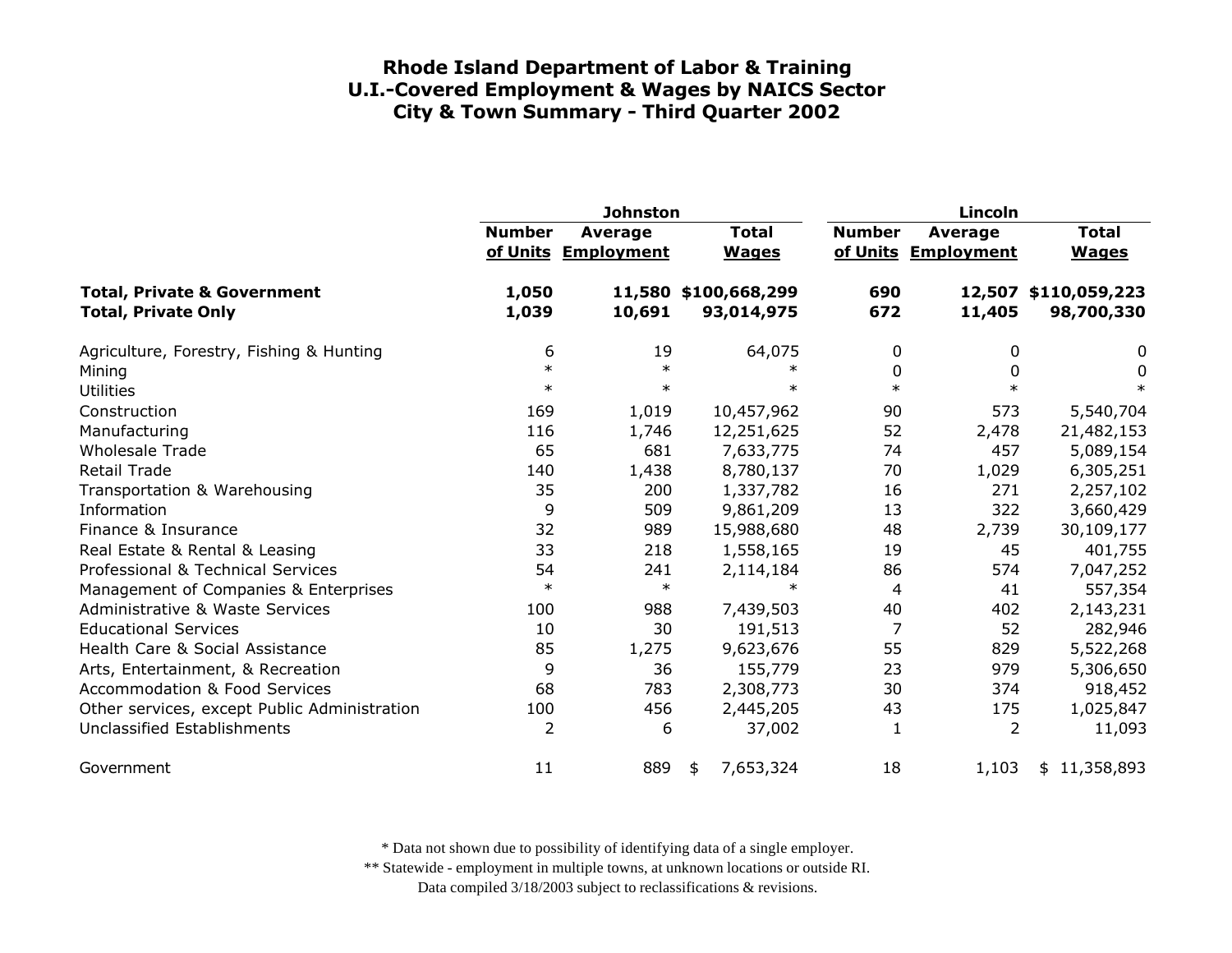|                                                                      | <b>Little Compton</b> |                                |                              | <b>Middletown</b> |                                       |                                   |
|----------------------------------------------------------------------|-----------------------|--------------------------------|------------------------------|-------------------|---------------------------------------|-----------------------------------|
|                                                                      | <b>Number</b>         | Average<br>of Units Employment | <b>Total</b><br><b>Wages</b> | <b>Number</b>     | <b>Average</b><br>of Units Employment | <b>Total</b><br><b>Wages</b>      |
| <b>Total, Private &amp; Government</b><br><b>Total, Private Only</b> | 136<br>129            | 595                            | 705 \$3,959,052<br>3,178,783 | 654<br>643        | 9,631                                 | 10,123 \$81,379,719<br>77,796,607 |
| Agriculture, Forestry, Fishing & Hunting                             | 9                     | 57                             | 238,336                      | 5                 | 79                                    | 544,722                           |
| Mining                                                               | 0                     | $\boldsymbol{0}$               | 0                            | $\ast$            | $\ast$                                |                                   |
| <b>Utilities</b>                                                     | 0                     | 0                              | 0                            | $\ast$            | $\ast$                                |                                   |
| Construction                                                         | 33                    | 121                            | 787,966                      | 62                | 301                                   | 2,871,045                         |
| Manufacturing                                                        | 6                     | 65                             | 290,457                      | 24                | 550                                   | 6,428,171                         |
| <b>Wholesale Trade</b>                                               | 5                     | 5                              | 35,478                       | 39                | 249                                   | 2,377,334                         |
| <b>Retail Trade</b>                                                  | 6                     | 31                             | 100,969                      | 89                | 1,509                                 | 10,475,402                        |
| Transportation & Warehousing                                         | $\ast$                | $\ast$                         | $\ast$                       | 8                 | 47                                    | 139,004                           |
| Information                                                          | $\ast$                | $\ast$                         | $\ast$                       | 17                | 297                                   | 5,524,166                         |
| Finance & Insurance                                                  | $\ast$                | $\ast$                         | $\ast$                       | 27                | 486                                   | 5,429,696                         |
| Real Estate & Rental & Leasing                                       | 4                     | 10                             | 66,805                       | 22                | 107                                   | 662,085                           |
| Professional & Technical Services                                    | 10                    | 19                             | 230,032                      | 76                | 1,435                                 | 20,184,193                        |
| Management of Companies & Enterprises                                | $\ast$                | $\ast$                         | $\ast$                       | $\ast$            | $\ast$                                |                                   |
| Administrative & Waste Services                                      | 16                    | 40                             | 297,251                      | 26                | 267                                   | 1,886,210                         |
| <b>Educational Services</b>                                          | $\ast$                | $\ast$                         | $\ast$                       | 11                | 379                                   | 3,255,865                         |
| Health Care & Social Assistance                                      | $\ast$                | $\ast$                         | $\ast$                       | 69                | 1,355                                 | 7,730,403                         |
| Arts, Entertainment, & Recreation                                    | 6                     | 96                             | 476,268                      | 16                | 292                                   | 1,011,593                         |
| <b>Accommodation &amp; Food Services</b>                             | 8                     | 85                             | 280,064                      | 74                | 1,579                                 | 5,459,633                         |
| Other services, except Public Administration                         | 14                    | 42                             | 158,279                      | 73                | 619                                   | 2,849,732                         |
| Unclassified Establishments                                          | 0                     | $\mathbf 0$                    | 0                            | 1                 | 1                                     | 885                               |
| Government                                                           | 7                     | 111                            | 780,269<br>\$                | 11                | 493                                   | 3,583,112<br>\$                   |

\* Data not shown due to possibility of identifying data of a single employer.

\*\* Statewide - employment in multiple towns, at unknown locations or outside RI.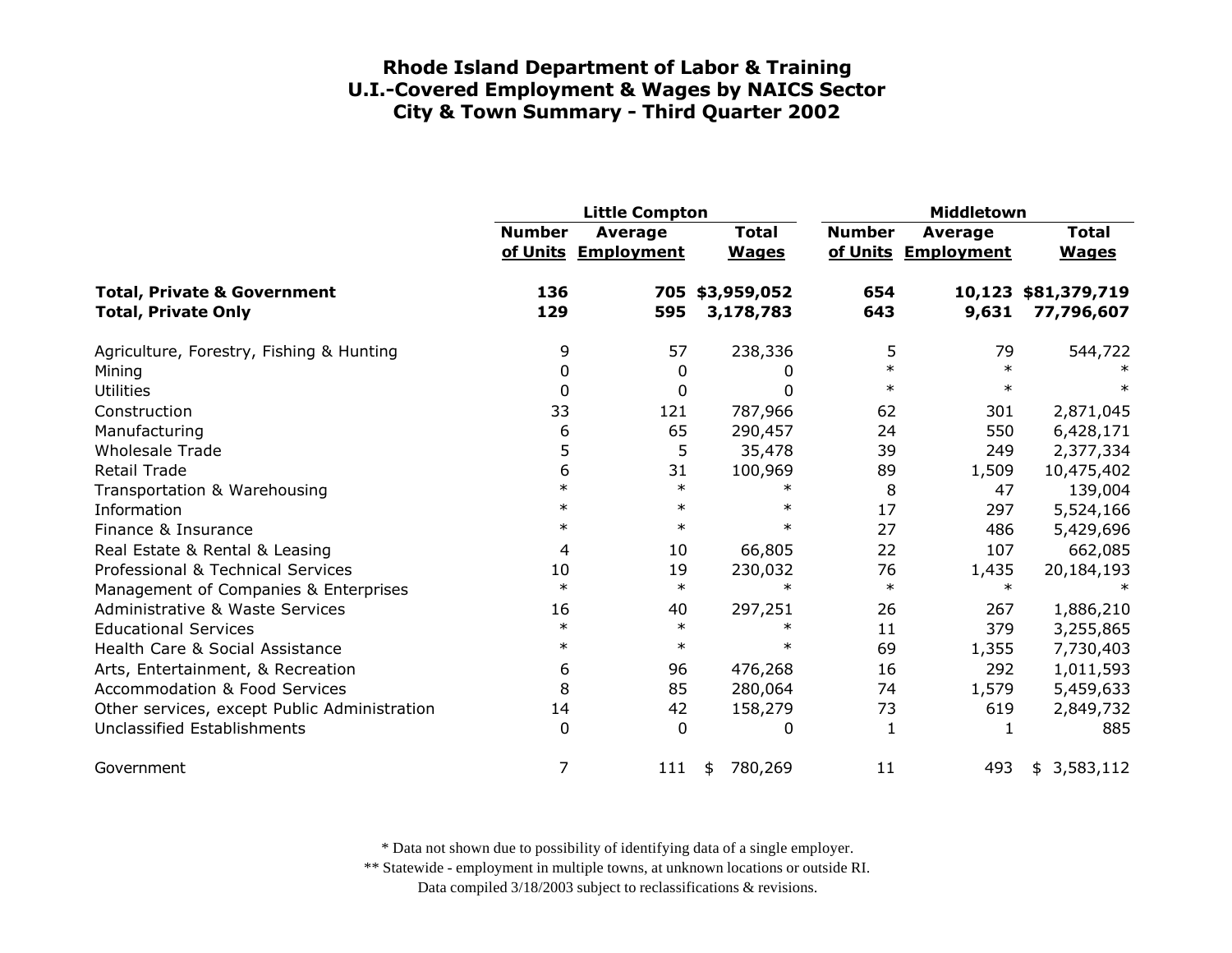|                                                                      | <b>Narragansett</b> |                                       |                              | <b>Newport</b> |                                       |                                    |
|----------------------------------------------------------------------|---------------------|---------------------------------------|------------------------------|----------------|---------------------------------------|------------------------------------|
|                                                                      | <b>Number</b>       | <b>Average</b><br>of Units Employment | <b>Total</b><br><b>Wages</b> | <b>Number</b>  | <b>Average</b><br>of Units Employment | <b>Total</b><br><b>Wages</b>       |
| <b>Total, Private &amp; Government</b><br><b>Total, Private Only</b> | 473<br>455          | 4,923<br>3,993                        | \$29,591,106<br>21,745,439   | 1,288<br>1,259 | 14,042                                | 18,871 \$176,034,751<br>93,694,899 |
| Agriculture, Forestry, Fishing & Hunting                             | 7                   | 47                                    | 303,443                      | 5              | 54                                    | 482,452                            |
| Mining                                                               | 0                   | 0                                     | 0                            | 0              | 0                                     | 0                                  |
| <b>Utilities</b>                                                     | 0                   | 0                                     |                              | $\ast$         | $\ast$                                | $\ast$                             |
| Construction                                                         | 41                  | 138                                   | 1,170,056                    | 87             | 483                                   | 3,865,955                          |
| Manufacturing                                                        | 21                  | 140                                   | 1,374,693                    | 45             | 320                                   | 2,300,134                          |
| <b>Wholesale Trade</b>                                               | 38                  | 106                                   | 982,439                      | 71             | 215                                   | 2,200,554                          |
| Retail Trade                                                         | 57                  | 743                                   | 3,671,370                    | 232            | 1,675                                 | 8,782,054                          |
| Transportation & Warehousing                                         | 9                   | 141                                   | 952,110                      | 33             | 310                                   | 1,546,363                          |
| Information                                                          | 4                   | 4                                     | 56,109                       | 22             | 273                                   | 2,630,813                          |
| Finance & Insurance                                                  | 13                  | 44                                    | 464,324                      | 39             | 202                                   | 1,788,348                          |
| Real Estate & Rental & Leasing                                       | 23                  | 74                                    | 392,392                      | 51             | 225                                   | 1,597,769                          |
| Professional & Technical Services                                    | 46                  | 157                                   | 1,820,851                    | 163            | 812                                   | 10,678,621                         |
| Management of Companies & Enterprises                                | $\ast$              | $\ast$                                | $\ast$                       | $\ast$         | $\ast$                                | $\ast$                             |
| <b>Administrative &amp; Waste Services</b>                           | 35                  | 221                                   | 1,333,409                    | 64             | 617                                   | 4,732,180                          |
| <b>Educational Services</b>                                          | $\ast$              | $\ast$                                |                              | 13             | 495                                   | 4,055,038                          |
| Health Care & Social Assistance                                      | 34                  | 312                                   | 2,060,073                    | 88             | 2,008                                 | 15,479,000                         |
| Arts, Entertainment, & Recreation                                    | 11                  | 276                                   | 1,205,818                    | 46             | 1,430                                 | 7,720,139                          |
| <b>Accommodation &amp; Food Services</b>                             | 71                  | 1,296                                 | 4,397,906                    | 171            | 4,341                                 | 22,244,545                         |
| Other services, except Public Administration                         | 41                  | 231                                   | 1,058,565                    | 124            | 532                                   | 3,081,129                          |
| Unclassified Establishments                                          | 0                   | 0                                     | 0                            | 1              | 3                                     | 6,058                              |
| Government                                                           | 18                  | 932                                   | \$7,845,667                  | 29             | 4,829                                 | \$82,339,852                       |

\* Data not shown due to possibility of identifying data of a single employer.

\*\* Statewide - employment in multiple towns, at unknown locations or outside RI.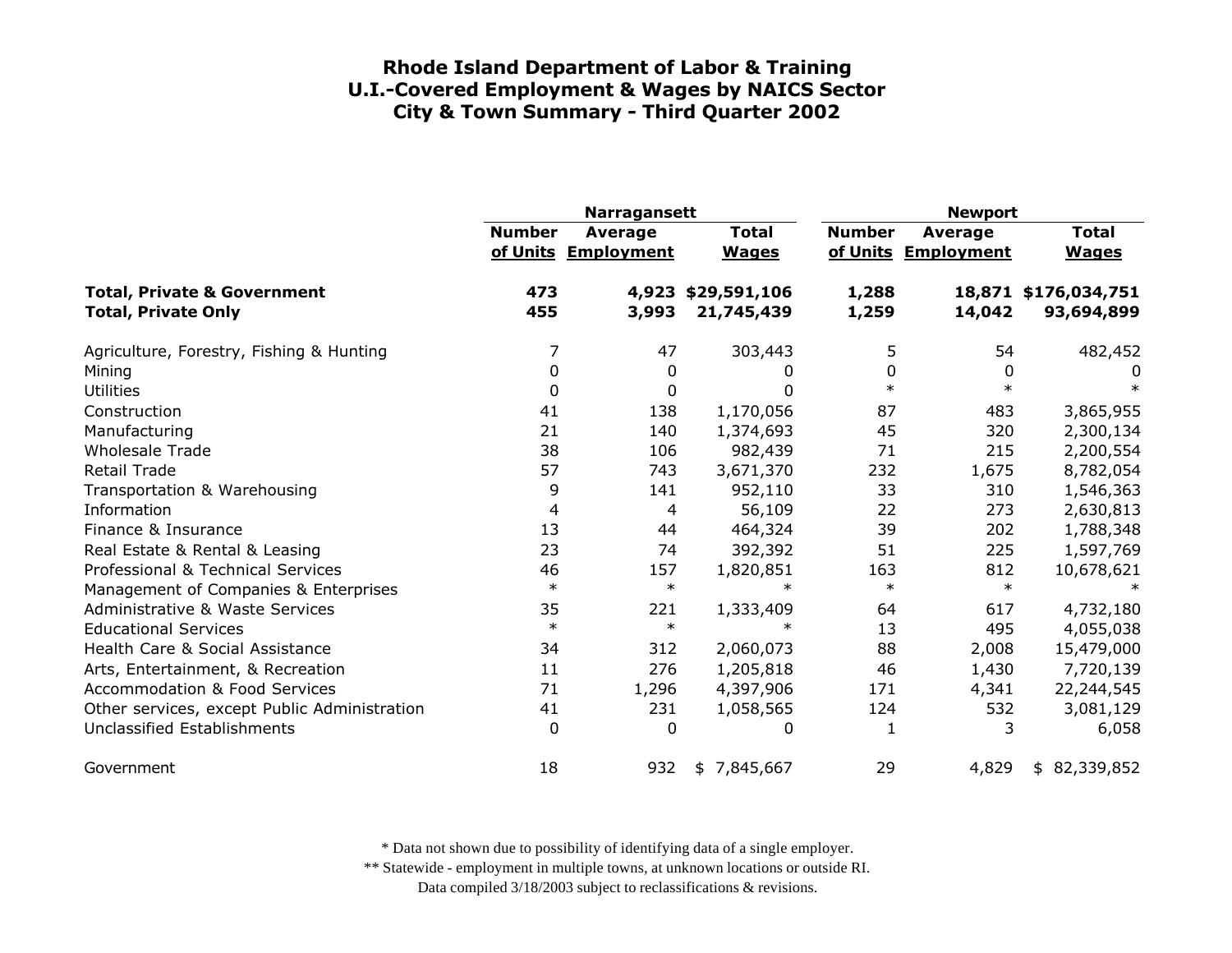|                                                                      | <b>New Shoreham</b> |                                |                                | <b>North Kingstown</b> |                                |                                    |
|----------------------------------------------------------------------|---------------------|--------------------------------|--------------------------------|------------------------|--------------------------------|------------------------------------|
|                                                                      | <b>Number</b>       | Average<br>of Units Employment | <b>Total</b><br><b>Wages</b>   | <b>Number</b>          | Average<br>of Units Employment | <b>Total</b><br><b>Wages</b>       |
| <b>Total, Private &amp; Government</b><br><b>Total, Private Only</b> | 202<br>188          | 1,310                          | 1,418 \$9,234,535<br>8,481,178 | 899<br>880             | 11,665                         | 13,122 \$108,143,742<br>95,764,188 |
| Agriculture, Forestry, Fishing & Hunting                             | $\ast$              | $\ast$                         | $\ast$                         | 10                     | 53                             | 351,467                            |
| Mining                                                               | 0                   | 0                              | 0                              | 0                      | 0                              | 0                                  |
| <b>Utilities</b>                                                     | $\ast$              | $\ast$                         | $\ast$                         | $\ast$                 | $\ast$                         | $\ast$                             |
| Construction                                                         | 25                  | 75                             | 870,372                        | 96                     | 398                            | 3,260,487                          |
| Manufacturing                                                        | $\ast$              | $\ast$                         | $\ast$                         | 64                     | 4,180                          | 44,416,774                         |
| <b>Wholesale Trade</b>                                               | $\ast$              | $\ast$                         | $\ast$                         | 111                    | 374                            | 4,928,945                          |
| <b>Retail Trade</b>                                                  | 41                  | 143                            | 832,574                        | 114                    | 2,340                          | 14,923,385                         |
| Transportation & Warehousing                                         | $\ast$              | $\ast$                         | $\ast$                         | 23                     | 228                            | 1,570,150                          |
| Information                                                          | 5                   | 14                             | 98,800                         | 23                     | 130                            | 1,392,523                          |
| Finance & Insurance                                                  | $\ast$              | $\ast$                         | $\ast$                         | 43                     | 240                            | 3,310,217                          |
| Real Estate & Rental & Leasing                                       | 13                  | 39                             | 390,033                        | 24                     | 82                             | 493,965                            |
| Professional & Technical Services                                    | 8                   | 30                             | 134,719                        | 105                    | 273                            | 2,511,915                          |
| Management of Companies & Enterprises                                | $\ast$              | $\ast$                         | $\ast$                         | $\ast$                 | $\ast$                         |                                    |
| <b>Administrative &amp; Waste Services</b>                           | 12                  | 46                             | 281,494                        | 44                     | 127                            | 808,406                            |
| <b>Educational Services</b>                                          | $\ast$              | $\ast$                         | $\ast$                         | 11                     | 88                             | 462,659                            |
| Health Care & Social Assistance                                      | $\ast$              | $\ast$                         | $\ast$                         | 61                     | 938                            | 5,957,323                          |
| Arts, Entertainment, & Recreation                                    | 8                   | 65                             | 357,538                        | 22                     | 252                            | 1,224,777                          |
| <b>Accommodation &amp; Food Services</b>                             | 49                  | 820                            | 4,927,481                      | 59                     | 1,158                          | 3,100,111                          |
| Other services, except Public Administration                         | 10                  | 15                             | 65,034                         | 66                     | 284                            | 1,676,938                          |
| <b>Unclassified Establishments</b>                                   | $\Omega$            | $\Omega$                       | 0                              | $\Omega$               | 0                              | 0                                  |
| Government                                                           | 14                  | 108                            | 753,357<br>\$                  | 19                     | 1,458                          | \$12,379,554                       |

\* Data not shown due to possibility of identifying data of a single employer.

\*\* Statewide - employment in multiple towns, at unknown locations or outside RI.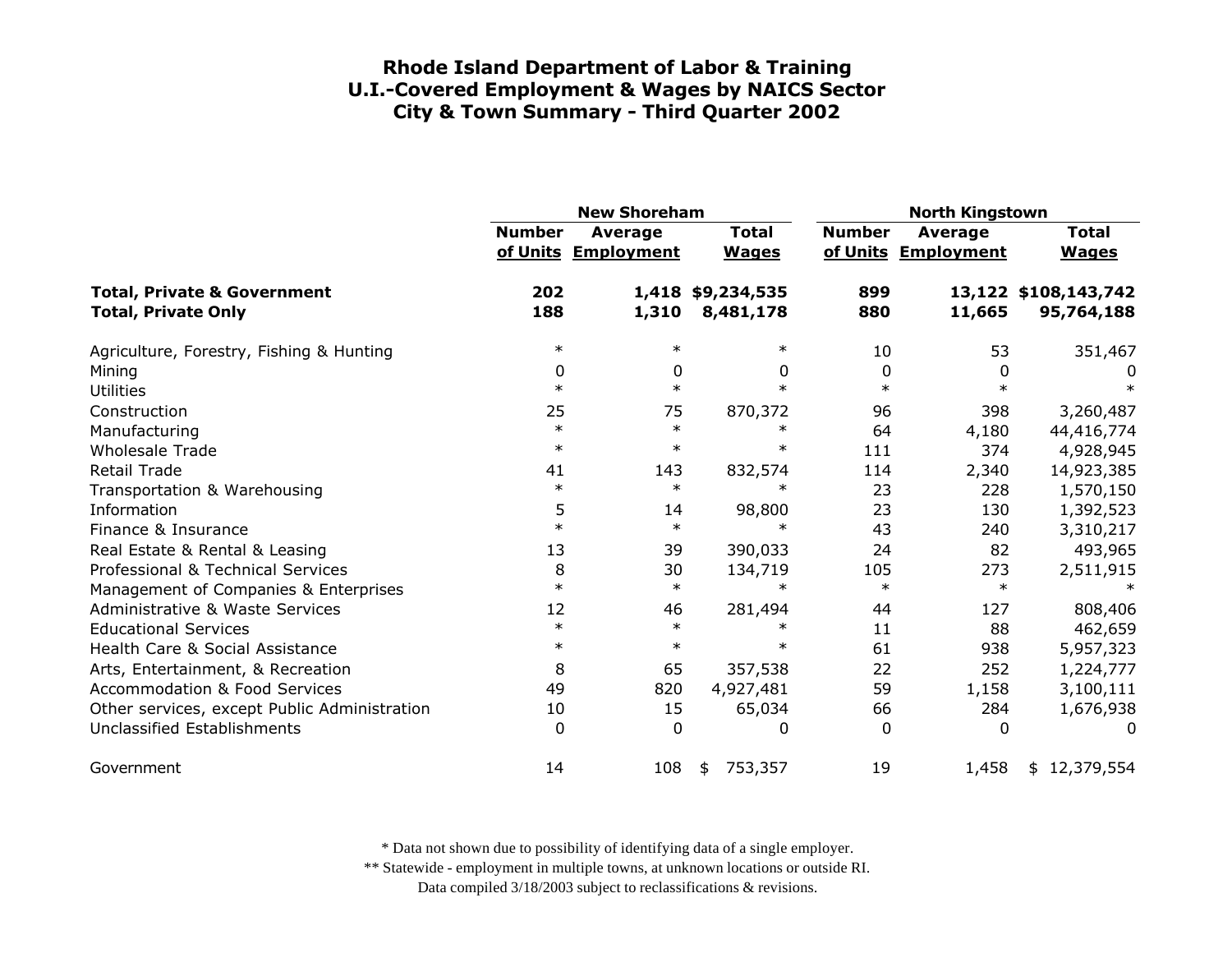|                                                                      | <b>North Providence</b> |                                       |                                  | <b>North Smithfield</b> |                                |                                  |
|----------------------------------------------------------------------|-------------------------|---------------------------------------|----------------------------------|-------------------------|--------------------------------|----------------------------------|
|                                                                      | <b>Number</b>           | <b>Average</b><br>of Units Employment | <b>Total</b><br><b>Wages</b>     | <b>Number</b>           | Average<br>of Units Employment | <b>Total</b><br><b>Wages</b>     |
| <b>Total, Private &amp; Government</b><br><b>Total, Private Only</b> | 733<br>720              | 7,852                                 | 8,675 \$63,404,991<br>53,944,227 | 359<br>347              | 3,822                          | 4,086 \$30,481,986<br>27,648,492 |
| Agriculture, Forestry, Fishing & Hunting                             | 0                       | 0                                     | 0                                | $\ast$                  | $\ast$                         | $\ast$                           |
| Mining                                                               | 0                       | 0                                     | 0                                | $\ast$                  |                                | $\ast$                           |
| <b>Utilities</b>                                                     | 0                       | 0                                     | 0                                | 0                       | $\mathbf{0}$                   | 0                                |
| Construction                                                         | 70                      | 341                                   | 3,160,760                        | 57                      | 341                            | 3,582,547                        |
| Manufacturing                                                        | 70                      | 734                                   | 5,554,237                        | 25                      | 655                            | 5,965,424                        |
| <b>Wholesale Trade</b>                                               | 46                      | 128                                   | 1,443,656                        | 38                      | 181                            | 2,147,799                        |
| Retail Trade                                                         | 97                      | 1,219                                 | 7,159,804                        | 43                      | 651                            | 3,989,473                        |
| Transportation & Warehousing                                         | 18                      | 135                                   | 785,191                          | 11                      | 152                            | 833,154                          |
| Information                                                          | 11                      | 33                                    | 253,206                          | 7                       | 32                             | 171,970                          |
| Finance & Insurance                                                  | 36                      | 343                                   | 3,526,486                        | 14                      | 82                             | 899,561                          |
| Real Estate & Rental & Leasing                                       | 17                      | 71                                    | 377,284                          | 11                      | 23                             | 137,020                          |
| Professional & Technical Services                                    | 66                      | 273                                   | 2,846,111                        | 33                      | 204                            | 1,891,084                        |
| Management of Companies & Enterprises                                | $\ast$                  | $\ast$                                | $\ast$                           | 0                       | $\mathbf{0}$                   | 0                                |
| <b>Administrative &amp; Waste Services</b>                           | 49                      | 581                                   | 1,801,542                        | 11                      | 40                             | 205,110                          |
| <b>Educational Services</b>                                          | 10                      | 14                                    | 57,720                           | $\ast$                  | $\ast$                         |                                  |
| Health Care & Social Assistance                                      | 82                      | 2,678                                 | 22,558,901                       | 33                      | 887                            | 5,732,668                        |
| Arts, Entertainment, & Recreation                                    | 6                       | 121                                   | 250,461                          | 4                       | 10                             | 58,067                           |
| <b>Accommodation &amp; Food Services</b>                             | 64                      | 816                                   | 2,333,227                        | 20                      | 429                            | 1,146,370                        |
| Other services, except Public Administration                         | 77                      | 355                                   | 1,727,182                        | 32                      | 66                             | 298,674                          |
| Unclassified Establishments                                          | $\Omega$                | $\mathbf{0}$                          | 0                                | $\Omega$                | 0                              | 0                                |
| Government                                                           | 13                      | 823                                   | 9,460,764<br>\$                  | 12                      | 263                            | \$2,833,494                      |

\* Data not shown due to possibility of identifying data of a single employer.

\*\* Statewide - employment in multiple towns, at unknown locations or outside RI.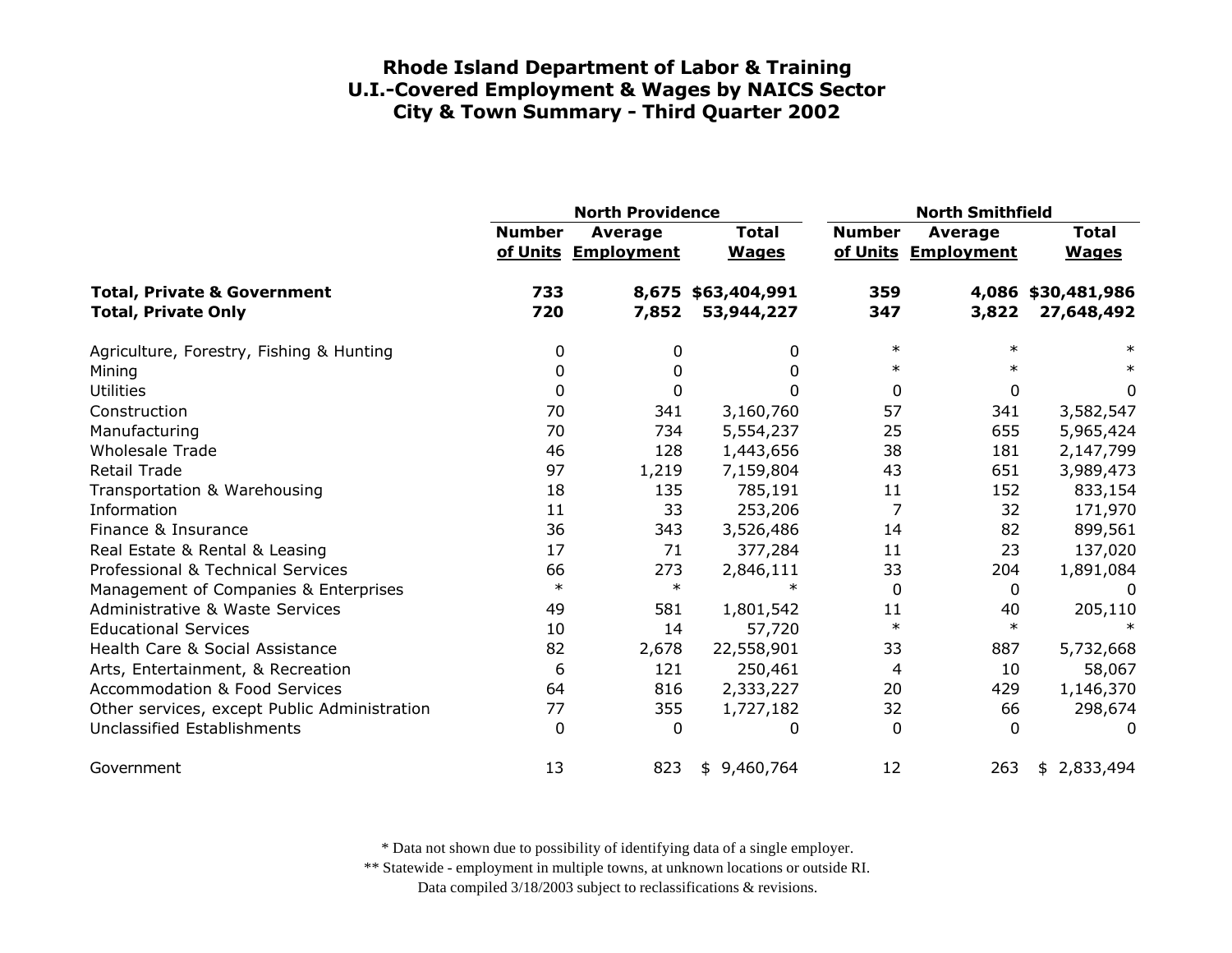|                                                                      | <b>Pawtucket</b> |                                |                                     | Portsmouth    |                                |                                  |
|----------------------------------------------------------------------|------------------|--------------------------------|-------------------------------------|---------------|--------------------------------|----------------------------------|
|                                                                      | <b>Number</b>    | Average<br>of Units Employment | <b>Total</b><br><b>Wages</b>        | <b>Number</b> | Average<br>of Units Employment | <b>Total</b><br><b>Wages</b>     |
| <b>Total, Private &amp; Government</b><br><b>Total, Private Only</b> | 1,591<br>1,567   | 26,154                         | 27,804 \$232,156,899<br>212,331,734 | 485<br>472    | 5,312                          | 5,668 \$54,391,502<br>50,938,331 |
| Agriculture, Forestry, Fishing & Hunting                             | $\ast$           | $\ast$                         | $\ast$                              | 16            | 102                            | 369,740                          |
| Mining                                                               | 0                | 0                              | 0                                   | 0             | $\mathbf 0$                    | 0                                |
| <b>Utilities</b>                                                     | $\ast$           | $\ast$                         | $\ast$                              | $\ast$        | $\ast$                         | $\ast$                           |
| Construction                                                         | 156              | 1,170                          | 12,983,390                          | 84            | 613                            | 5,552,300                        |
| Manufacturing                                                        | 210              | 7,120                          | 61,663,161                          | 29            | 2,168                          | 30,004,796                       |
| <b>Wholesale Trade</b>                                               | 97               | 650                            | 5,911,433                           | 28            | 93                             | 885,046                          |
| <b>Retail Trade</b>                                                  | 207              | 2,351                          | 14,769,412                          | 59            | 475                            | 2,530,587                        |
| Transportation & Warehousing                                         | 43               | 495                            | 4,265,938                           | 6             | 38                             | 145,904                          |
| Information                                                          | 24               | 1,090                          | 10,862,184                          | 12            | 55                             | 739,978                          |
| Finance & Insurance                                                  | 52               | 893                            | 7,680,755                           | 18            | 86                             | 927,395                          |
| Real Estate & Rental & Leasing                                       | 49               | 328                            | 2,651,910                           | 16            | 124                            | 593,358                          |
| Professional & Technical Services                                    | 120              | 426                            | 4,102,226                           | 54            | 140                            | 1,315,605                        |
| Management of Companies & Enterprises                                | 6                | 1,211                          | 20,908,508                          | 0             | $\mathbf 0$                    | $\Omega$                         |
| <b>Administrative &amp; Waste Services</b>                           | 95               | 1,764                          | 6,858,562                           | 26            | 79                             | 516,431                          |
| <b>Educational Services</b>                                          | 21               | 248                            | 1,451,795                           | 9             | 196                            | 1,581,713                        |
| Health Care & Social Assistance                                      | 165              | 5,074                          | 42,907,406                          | 26            | 369                            | 2,199,326                        |
| Arts, Entertainment, & Recreation                                    | 15               | 498                            | 3,306,474                           | 10            | 156                            | 759,930                          |
| <b>Accommodation &amp; Food Services</b>                             | 126              | 1,432                          | 4,149,194                           | 33            | 439                            | 1,815,377                        |
| Other services, except Public Administration                         | 176              | 1,385                          | 7,576,219                           | 44            | 169                            | 982,903                          |
| Unclassified Establishments                                          | 1                | 5                              | 40,960                              | $\mathbf{1}$  | 7                              | 15,618                           |
| Government                                                           | 24               | 1,651                          | \$19,825,165                        | 13            | 356                            | \$3,453,171                      |

\* Data not shown due to possibility of identifying data of a single employer.

\*\* Statewide - employment in multiple towns, at unknown locations or outside RI.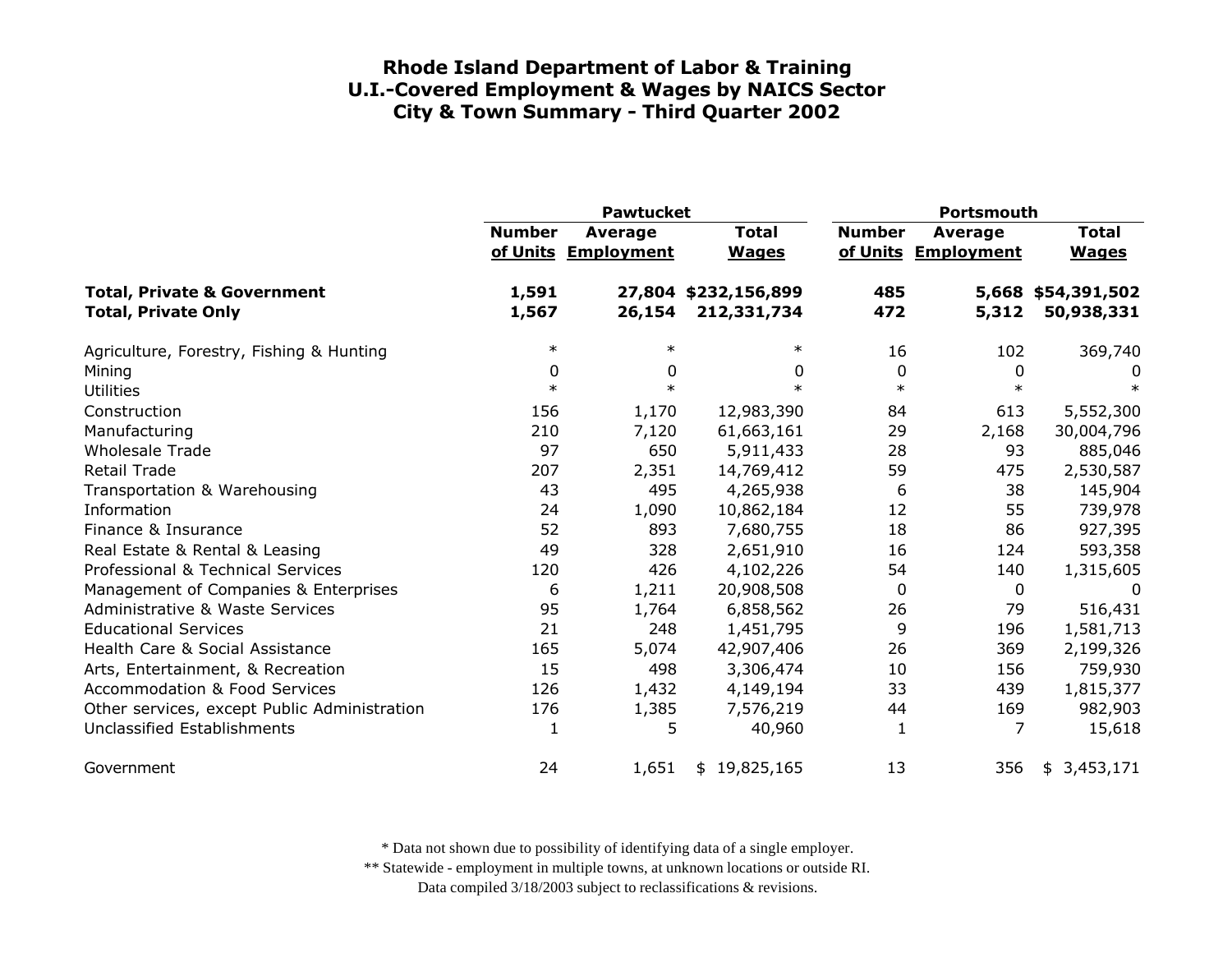|                                                                      | <b>Providence</b> |                                       |                                        | <b>Richmond</b> |                                       |                                 |
|----------------------------------------------------------------------|-------------------|---------------------------------------|----------------------------------------|-----------------|---------------------------------------|---------------------------------|
|                                                                      | <b>Number</b>     | <b>Average</b><br>of Units Employment | <b>Total</b><br><b>Wages</b>           | <b>Number</b>   | <b>Average</b><br>of Units Employment | <b>Total</b><br><b>Wages</b>    |
| <b>Total, Private &amp; Government</b><br><b>Total, Private Only</b> | 5,700<br>5,597    | 98,070                                | 115,651 \$1,101,159,654<br>896,758,782 | 127<br>118      | 1,407                                 | 1,748 \$11,062,644<br>8,311,464 |
| Agriculture, Forestry, Fishing & Hunting                             | $\ast$            | $\ast$                                |                                        | $\ast$          | $\ast$                                | $\ast$                          |
| Mining                                                               | 0                 | <sup>0</sup>                          | <sup>0</sup>                           | $\ast$          | $\ast$                                | $\ast$                          |
| <b>Utilities</b>                                                     | 5                 | 686                                   | 11,745,553                             | 0               | 0                                     | 0                               |
| Construction                                                         | 299               | 2,976                                 | 34,841,862                             | 16              | 44                                    | 364,775                         |
| Manufacturing                                                        | 487               | 8,738                                 | 70,501,541                             | 7               | 209                                   | 1,858,656                       |
| <b>Wholesale Trade</b>                                               | 295               | 2,511                                 | 29,286,767                             | 7               | 24                                    | 384,034                         |
| <b>Retail Trade</b>                                                  | 692               | 7,623                                 | 41,164,246                             | 19              | 392                                   | 1,934,863                       |
| Transportation & Warehousing                                         | 73                | 925                                   | 7,467,622                              | $\ast$          | $\ast$                                |                                 |
| Information                                                          | 142               | 4,139                                 | 52,848,456                             | $\ast$          | $\ast$                                | $\ast$                          |
| Finance & Insurance                                                  | 320               | 7,624                                 | 102,913,941                            | 7               | 48                                    | 435,359                         |
| Real Estate & Rental & Leasing                                       | 199               | 1,446                                 | 12,868,972                             | $\ast$          | $\ast$                                |                                 |
| Professional & Technical Services                                    | 919               | 6,009                                 | 75,756,020                             | 6               | 22                                    | 112,400                         |
| Management of Companies & Enterprises                                | 29                | 1,513                                 | 20,808,781                             | 0               | 0                                     | 0                               |
| Administrative & Waste Services                                      | 335               | 8,379                                 | 44,909,304                             | 6               | 36                                    | 338,623                         |
| <b>Educational Services</b>                                          | 81                | 9,276                                 | 95,090,336                             | 0               | 0                                     | 0                               |
| Health Care & Social Assistance                                      | 548               | 22,532                                | 229,944,751                            | 5               | 57                                    | 400,694                         |
| Arts, Entertainment, & Recreation                                    | 58                | 888                                   | 4,267,902                              | 6               | 197                                   | 646,685                         |
| <b>Accommodation &amp; Food Services</b>                             | 468               | 8,028                                 | 31,252,974                             | 18              | 257                                   | 726,663                         |
| Other services, except Public Administration                         | 638               | 4,768                                 | 30,956,458                             | 11              | 34                                    | 211,007                         |
| Unclassified Establishments                                          | 8                 | 6                                     | 110,941                                | 1               | 0                                     | 0                               |
| Government                                                           | 103               | 17,581                                | 204,400,872<br>\$                      | 9               | 342                                   | \$2,751,180                     |

\* Data not shown due to possibility of identifying data of a single employer.

\*\* Statewide - employment in multiple towns, at unknown locations or outside RI.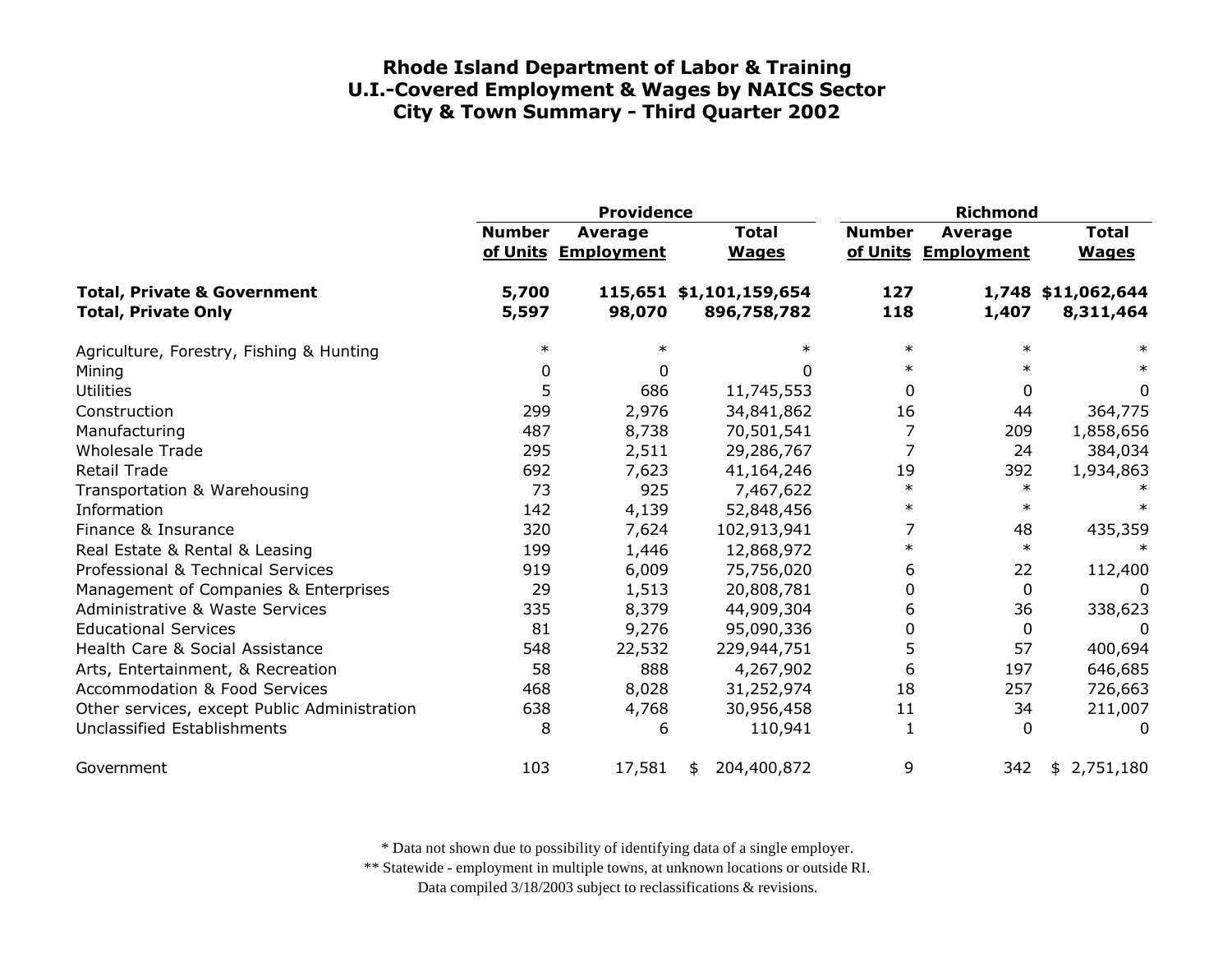|                                                                      | <b>Scituate</b> |                                |                                 | <b>Smithfield</b> |                                |                                   |
|----------------------------------------------------------------------|-----------------|--------------------------------|---------------------------------|-------------------|--------------------------------|-----------------------------------|
|                                                                      | <b>Number</b>   | Average<br>of Units Employment | <b>Total</b><br><b>Wages</b>    | <b>Number</b>     | Average<br>of Units Employment | <b>Total</b><br><b>Wages</b>      |
| <b>Total, Private &amp; Government</b><br><b>Total, Private Only</b> | 248<br>238      | 1,032                          | 1,606 \$14,266,628<br>7,000,779 | 746<br>730        | 10,603                         | 11,123 \$95,468,009<br>91,196,849 |
| Agriculture, Forestry, Fishing & Hunting                             | 8               | 17                             | 56,706                          | 4                 | 8                              | 25,665                            |
| Mining                                                               | 0               | 0                              | 0                               | $\ast$            |                                |                                   |
| <b>Utilities</b>                                                     | 0               | 0                              | 0                               | $\ast$            | $\ast$                         |                                   |
| Construction                                                         | 50              | 143                            | 1,445,738                       | 129               | 881                            | 10,265,258                        |
| Manufacturing                                                        | 13              | 102                            | 723,785                         | 78                | 1,353                          | 11,876,818                        |
| <b>Wholesale Trade</b>                                               | 19              | 41                             | 403,173                         | 65                | 649                            | 7,200,549                         |
| <b>Retail Trade</b>                                                  | 24              | 203                            | 973,121                         | 98                | 1,873                          | 10,256,262                        |
| Transportation & Warehousing                                         | 13              | 34                             | 314,542                         | 14                | 119                            | 1,075,693                         |
| Information                                                          | 6               | 30                             | 133,809                         | 12                | 141                            | 1,056,891                         |
| Finance & Insurance                                                  | 6               | 19                             | 164,803                         | 34                | 1,711                          | 24,396,286                        |
| Real Estate & Rental & Leasing                                       | 6               | 8                              | 54,673                          | 15                | 96                             | 941,711                           |
| Professional & Technical Services                                    | 22              | 48                             | 395,236                         | 64                | 210                            | 2,396,221                         |
| Management of Companies & Enterprises                                | 0               | 0                              | 0                               | $\ast$            | $\ast$                         |                                   |
| <b>Administrative &amp; Waste Services</b>                           | 22              | 46                             | 532,644                         | 37                | 237                            | 1,843,910                         |
| <b>Educational Services</b>                                          | $\ast$          | $\ast$                         | $\ast$                          | 9                 | 690                            | 7,881,670                         |
| Health Care & Social Assistance                                      | 17              | 195                            | 1,066,916                       | 46                | 1,144                          | 6,641,888                         |
| Arts, Entertainment, & Recreation                                    | $\ast$          | $\ast$                         | $^\ast$                         | 8                 | 51                             | 149,911                           |
| <b>Accommodation &amp; Food Services</b>                             | 8               | 82                             | 309,763                         | 61                | 1,164                          | 3,712,378                         |
| Other services, except Public Administration                         | 22              | 54                             | 357,778                         | 53                | 265                            | 1,375,287                         |
| <b>Unclassified Establishments</b>                                   | $\Omega$        | 0                              | 0                               | 0                 | $\Omega$                       | 0                                 |
| Government                                                           | 10              | 573                            | 7,265,849<br>\$                 | 16                | 518                            | 4,271,160<br>\$                   |

\* Data not shown due to possibility of identifying data of a single employer.

\*\* Statewide - employment in multiple towns, at unknown locations or outside RI.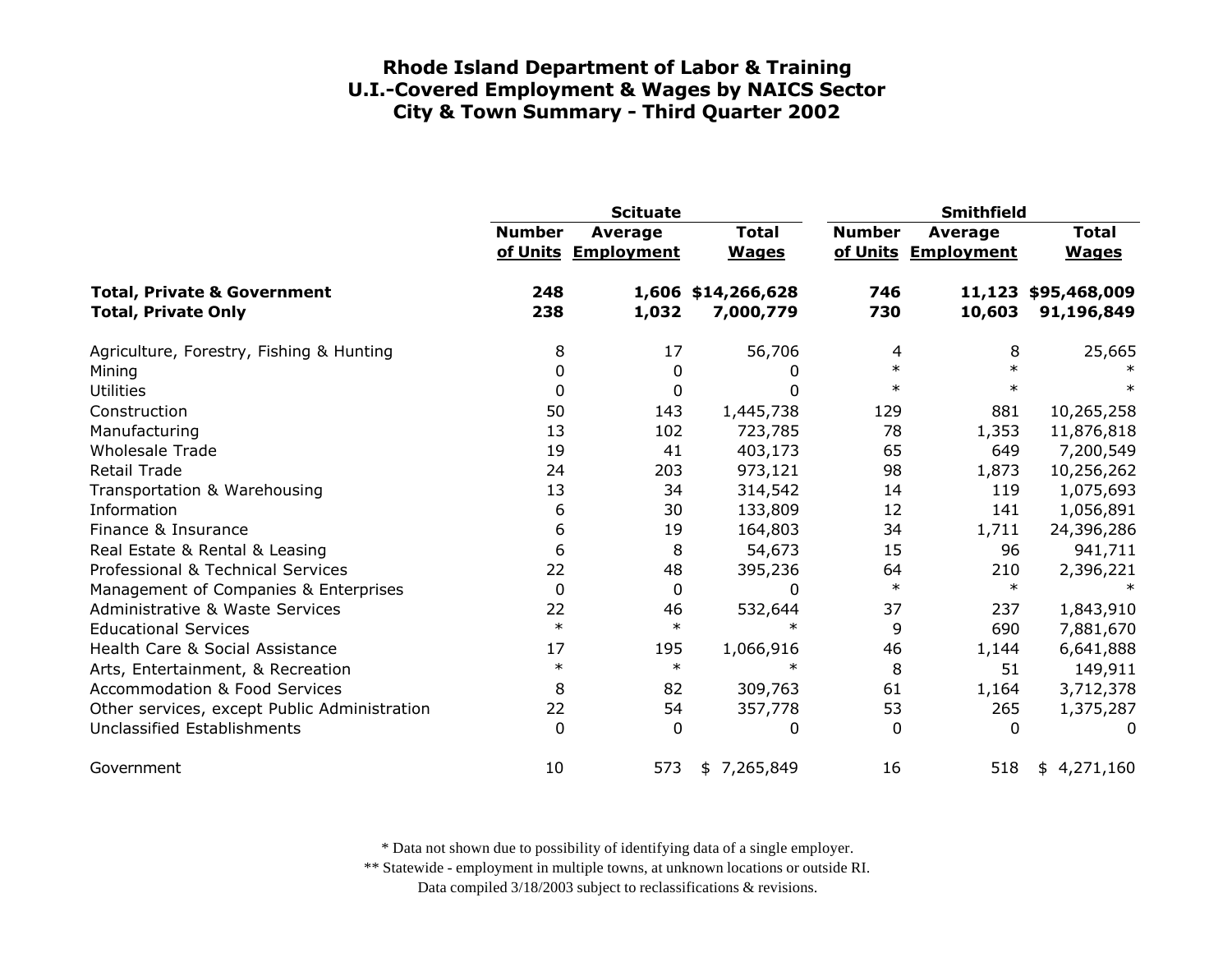|                                                                                                                  | <b>South Kingstown</b> |                                       |                                      | <b>Tiverton</b>        |                                |                                  |
|------------------------------------------------------------------------------------------------------------------|------------------------|---------------------------------------|--------------------------------------|------------------------|--------------------------------|----------------------------------|
|                                                                                                                  | <b>Number</b>          | <b>Average</b><br>of Units Employment | <b>Total</b><br><b>Wages</b>         | <b>Number</b>          | Average<br>of Units Employment | <b>Total</b><br><b>Wages</b>     |
| <b>Total, Private &amp; Government</b><br><b>Total, Private Only</b>                                             | 937<br>919             | 8,512                                 | 11,878 \$98,492,080<br>64,434,784    | 383<br>368             | 2,089                          | 2,489 \$17,873,012<br>14,438,022 |
| Agriculture, Forestry, Fishing & Hunting<br>Mining<br><b>Utilities</b>                                           | 22<br>$\ast$<br>$\ast$ | 113<br>$\ast$<br>$\ast$               | 758,224<br>$\ast$<br>$\ast$          | 12<br>$\ast$<br>$\ast$ | 29<br>$\ast$<br>$\ast$         | 136,459<br>$\ast$                |
| Construction<br>Manufacturing                                                                                    | 103<br>32              | 369<br>839                            | 3,011,515<br>8,994,407               | 48<br>14               | 214<br>82                      | 1,895,479<br>567,623             |
| <b>Wholesale Trade</b><br>Retail Trade                                                                           | 73<br>117              | 561<br>1,341                          | 8,033,503<br>8,105,260               | 24<br>62               | 98<br>591                      | 898,130<br>4,059,886             |
| Transportation & Warehousing<br>Information                                                                      | 14<br>18               | 99<br>176                             | 298,153<br>1,751,816                 | 12<br>4                | 50<br>4                        | 376,097<br>50,309                |
| Finance & Insurance<br>Real Estate & Rental & Leasing                                                            | 34<br>29               | 202<br>105                            | 2,084,974<br>834,946                 | 14<br>8                | 45<br>21                       | 341,894<br>181,773               |
| Professional & Technical Services<br>Management of Companies & Enterprises                                       | 88<br>$\ast$           | 342<br>$\ast$                         | 3,887,137<br>$\ast$                  | 36<br>$\ast$           | 126<br>$\ast$                  | 1,792,396<br>$\ast$              |
| Administrative & Waste Services<br><b>Educational Services</b>                                                   | 56<br>15<br>97         | 253<br>101                            | 1,763,069<br>560,691                 | 28<br>$\ast$<br>27     | 78<br>$\ast$                   | 497,403                          |
| Health Care & Social Assistance<br>Arts, Entertainment, & Recreation<br><b>Accommodation &amp; Food Services</b> | 27<br>89               | 1,927<br>268<br>1,090                 | 15,950,691<br>1,292,221<br>3,481,107 | 4<br>22                | 348<br>22<br>201               | 2,001,625<br>100,732<br>521,249  |
| Other services, except Public Administration<br>Unclassified Establishments                                      | 101<br>0               | 714<br>0                              | 3,360,315<br>0                       | 45<br>$\overline{2}$   | 141<br>3                       | 598,494<br>18,303                |
| Government                                                                                                       | 18                     | 3,367                                 | \$34,057,296                         | 15                     | 398                            | 3,434,990<br>\$                  |

\* Data not shown due to possibility of identifying data of a single employer.

\*\* Statewide - employment in multiple towns, at unknown locations or outside RI.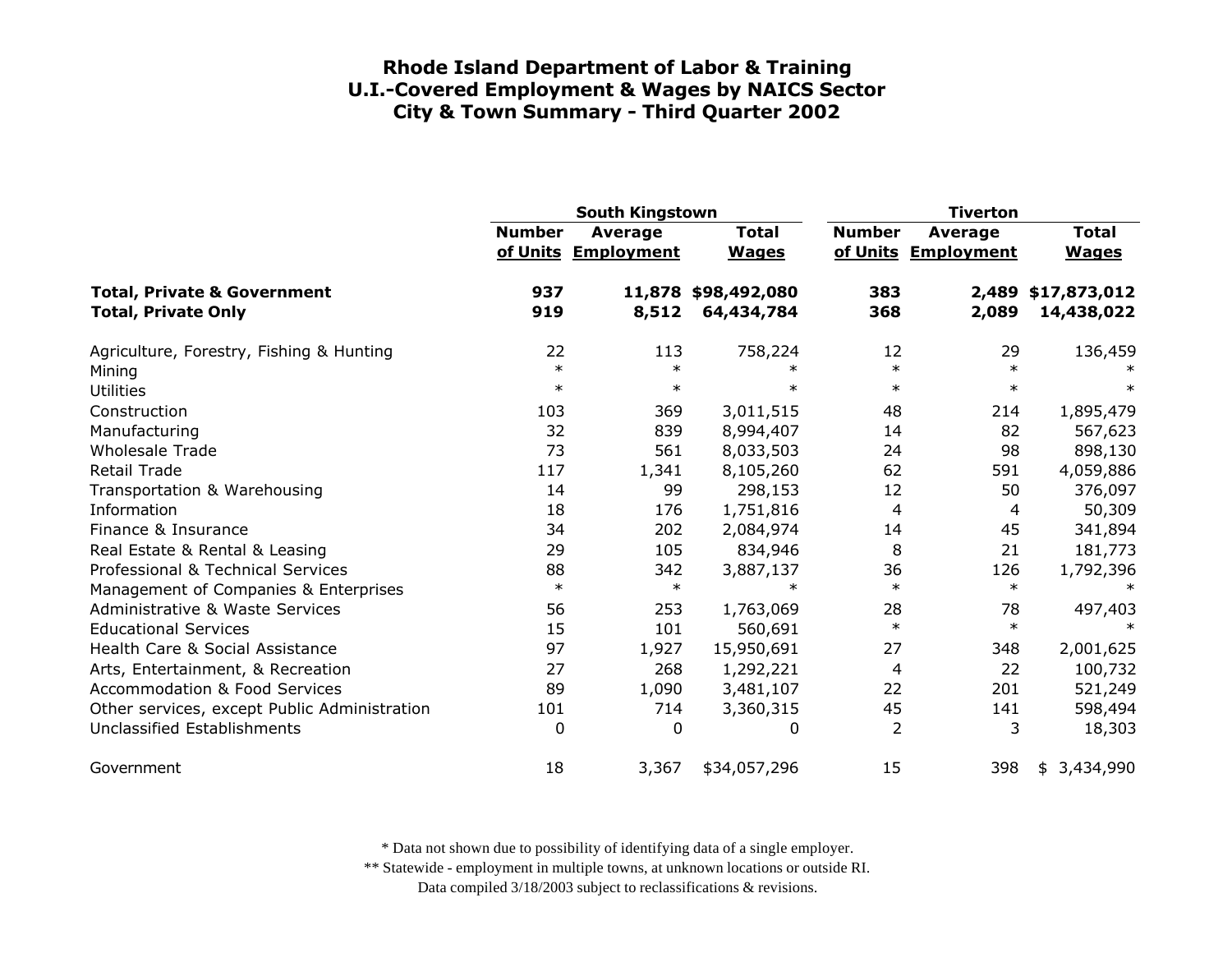|                                                                      | <b>Warren</b> |                                |                              | <b>Warwick</b> |                                |                                     |
|----------------------------------------------------------------------|---------------|--------------------------------|------------------------------|----------------|--------------------------------|-------------------------------------|
|                                                                      | <b>Number</b> | Average<br>of Units Employment | <b>Total</b><br><b>Wages</b> | <b>Number</b>  | Average<br>of Units Employment | <b>Total</b><br><b>Wages</b>        |
| <b>Total, Private &amp; Government</b><br><b>Total, Private Only</b> | 369<br>360    | 3,937<br>3,816                 | \$26,284,089<br>24,929,229   | 3,202<br>3,169 | 46,926                         | 50,636 \$387,192,553<br>343,890,695 |
| Agriculture, Forestry, Fishing & Hunting                             | $\ast$        | $\ast$                         | $\ast$                       | $\ast$         | $\ast$                         | $\ast$                              |
| Mining                                                               | 0             | 0                              | 0                            | $\ast$         | $\ast$                         |                                     |
| <b>Utilities</b>                                                     | 0             | $\mathbf{0}$                   | $\Omega$                     | $\ast$         | $\ast$                         | $\ast$                              |
| Construction                                                         | 46            | 128                            | 888,223                      | 293            | 1,973                          | 19,476,061                          |
| Manufacturing                                                        | 42            | 1,111                          | 9,601,154                    | 229            | 5,536                          | 47,727,025                          |
| <b>Wholesale Trade</b>                                               | 18            | 181                            | 2,140,988                    | 289            | 1,865                          | 18,494,230                          |
| <b>Retail Trade</b>                                                  | 50            | 330                            | 1,678,069                    | 462            | 8,550                          | 46,644,059                          |
| Transportation & Warehousing                                         | 12            | 281                            | 1,601,343                    | 100            | 2,392                          | 17,603,377                          |
| Information                                                          | 5             | 50                             | 249,850                      | 39             | 661                            | 7,580,826                           |
| Finance & Insurance                                                  | 14            | 93                             | 968,458                      | 188            | 3,222                          | 35,612,543                          |
| Real Estate & Rental & Leasing                                       | 9             | 26                             | 141,564                      | 117            | 1,321                          | 10,295,763                          |
| Professional & Technical Services                                    | 20            | 69                             | 628,808                      | 341            | 1,391                          | 14,963,002                          |
| Management of Companies & Enterprises                                | $\ast$        | $\ast$                         | $\ast$                       | 12             | 1,358                          | 16,534,781                          |
| <b>Administrative &amp; Waste Services</b>                           | 21            | 140                            | 524,476                      | 196            | 2,867                          | 15,762,029                          |
| <b>Educational Services</b>                                          | $\ast$        | $\ast$                         | $\ast$                       | 29             | 698                            | 4,770,482                           |
| Health Care & Social Assistance                                      | 33            | 559                            | 3,734,909                    | 315            | 7,561                          | 58,608,698                          |
| Arts, Entertainment, & Recreation                                    | 5             | 26                             | 95,844                       | 35             | 556                            | 2,449,622                           |
| <b>Accommodation &amp; Food Services</b>                             | 37            | 656                            | 1,897,718                    | 241            | 5,152                          | 17,591,067                          |
| Other services, except Public Administration                         | 42            | 138                            | 615,523                      | 271            | 1,772                          | 9,332,582                           |
| Unclassified Establishments                                          | 1             | 3                              | 29,482                       | 6              | 12                             | 75,628                              |
| Government                                                           | 9             | 120                            | 1,354,860<br>\$              | 33             | 3,711                          | 43,301,858<br>\$                    |

\* Data not shown due to possibility of identifying data of a single employer.

\*\* Statewide - employment in multiple towns, at unknown locations or outside RI.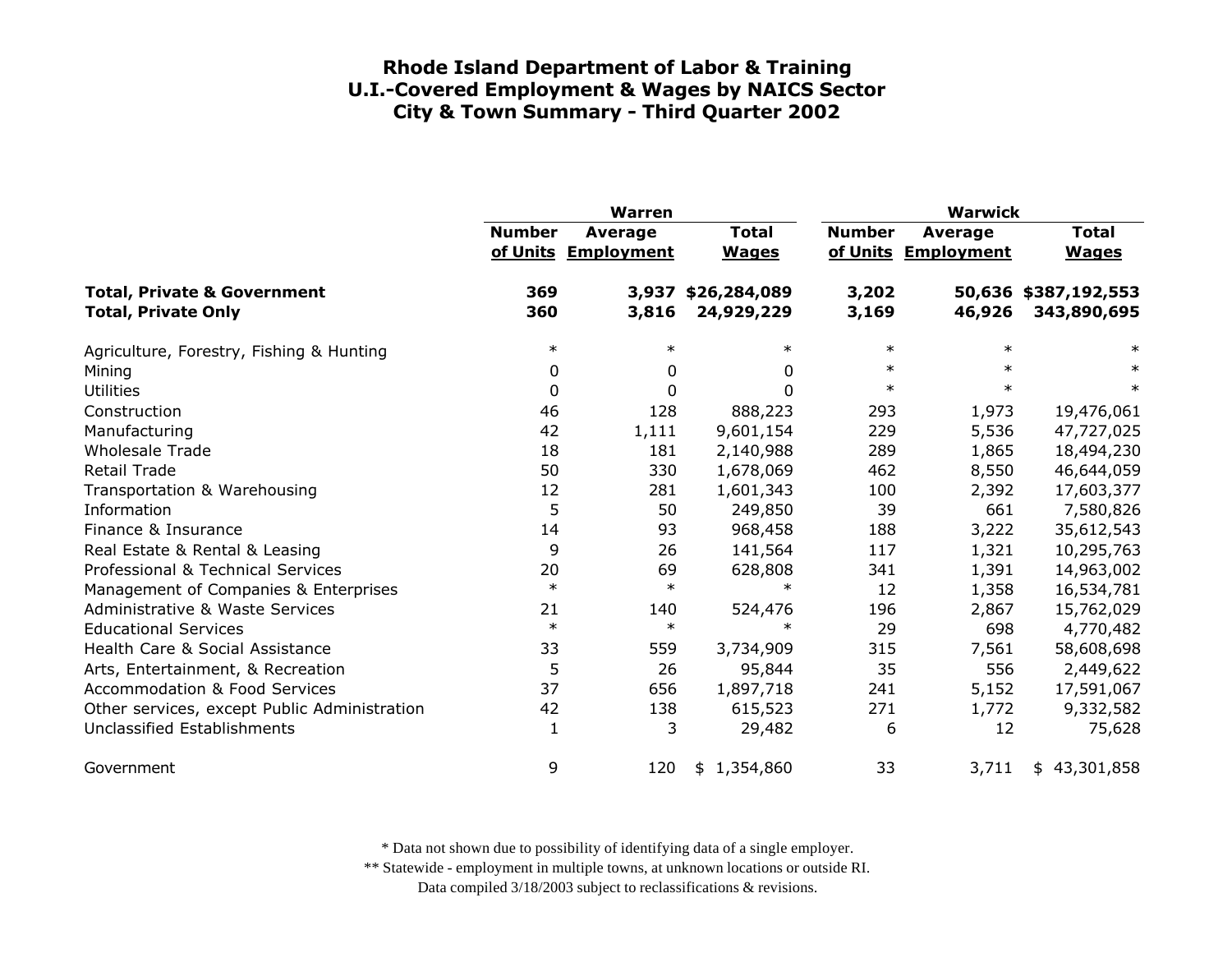|                                                                      | Westerly      |                                |                                   | <b>West Greenwich</b> |                                |                                  |
|----------------------------------------------------------------------|---------------|--------------------------------|-----------------------------------|-----------------------|--------------------------------|----------------------------------|
|                                                                      | <b>Number</b> | Average<br>of Units Employment | <b>Total</b><br><b>Wages</b>      | <b>Number</b>         | Average<br>of Units Employment | <b>Total</b><br><b>Wages</b>     |
| <b>Total, Private &amp; Government</b><br><b>Total, Private Only</b> | 843<br>819    | 9,440                          | 10,121 \$69,780,524<br>63,477,529 | 172<br>164            | 2,539                          | 2,910 \$52,997,009<br>49,063,888 |
| Agriculture, Forestry, Fishing & Hunting                             | $\ast$        | $\ast$                         | $\ast$                            | $\ast$                |                                | $\ast$                           |
| Mining                                                               | $\ast$        | $\ast$                         | $\ast$                            | 0                     | 0                              | 0                                |
| <b>Utilities</b>                                                     | $\ast$        | $\ast$                         | $\ast$                            | 0                     | $\Omega$                       | 0                                |
| Construction                                                         | 105           | 383                            | 3,207,931                         | 36                    | 121                            | 1,236,252                        |
| Manufacturing                                                        | 33            | 831                            | 8,638,618                         | 12                    | 648                            | 22,772,753                       |
| <b>Wholesale Trade</b>                                               | 25            | 55                             | 706,820                           | 16                    | 234                            | 3,540,842                        |
| <b>Retail Trade</b>                                                  | 137           | 2,082                          | 10,955,047                        | 9                     | 62                             | 275,153                          |
| Transportation & Warehousing                                         | 11            | 58                             | 269,451                           | 8                     | 174                            | 1,560,560                        |
| Information                                                          | 11            | 238                            | 2,482,175                         | 4                     | 9                              | 90,410                           |
| Finance & Insurance                                                  | 30            | 528                            | 5,071,919                         | 4                     | 28                             | 585,053                          |
| Real Estate & Rental & Leasing                                       | 19            | 127                            | 579,154                           | 6                     | 14                             | 79,701                           |
| Professional & Technical Services                                    | 68            | 193                            | 1,487,344                         | 16                    | 948                            | 17,807,468                       |
| Management of Companies & Enterprises                                | 0             | $\mathbf{0}$                   | 0                                 | $\Omega$              | $\mathbf{0}$                   | 0                                |
| <b>Administrative &amp; Waste Services</b>                           | 44            | 162                            | 788,350                           | 17                    | 47                             | 266,903                          |
| <b>Educational Services</b>                                          | 6             | 39                             | 151,147                           | $\ast$                | $\ast$                         |                                  |
| Health Care & Social Assistance                                      | 101           | 1,946                          | 17,308,537                        | 8                     | 66                             | 311,214                          |
| Arts, Entertainment, & Recreation                                    | 28            | 386                            | 1,810,723                         | $\ast$                | $\ast$                         |                                  |
| <b>Accommodation &amp; Food Services</b>                             | 99            | 1,898                          | 7,664,481                         | 13                    | 163                            | 432,535                          |
| Other services, except Public Administration                         | 94            | 474                            | 1,938,894                         | 10                    | 22                             | 96,857                           |
| Unclassified Establishments                                          | 2             | 9                              | 90,894                            | 0                     | $\Omega$                       | <sup>0</sup>                     |
| Government                                                           | 24            | 684                            | 6,302,995<br>\$                   | 8                     | 370                            | 3,933,121<br>\$                  |

\* Data not shown due to possibility of identifying data of a single employer.

\*\* Statewide - employment in multiple towns, at unknown locations or outside RI.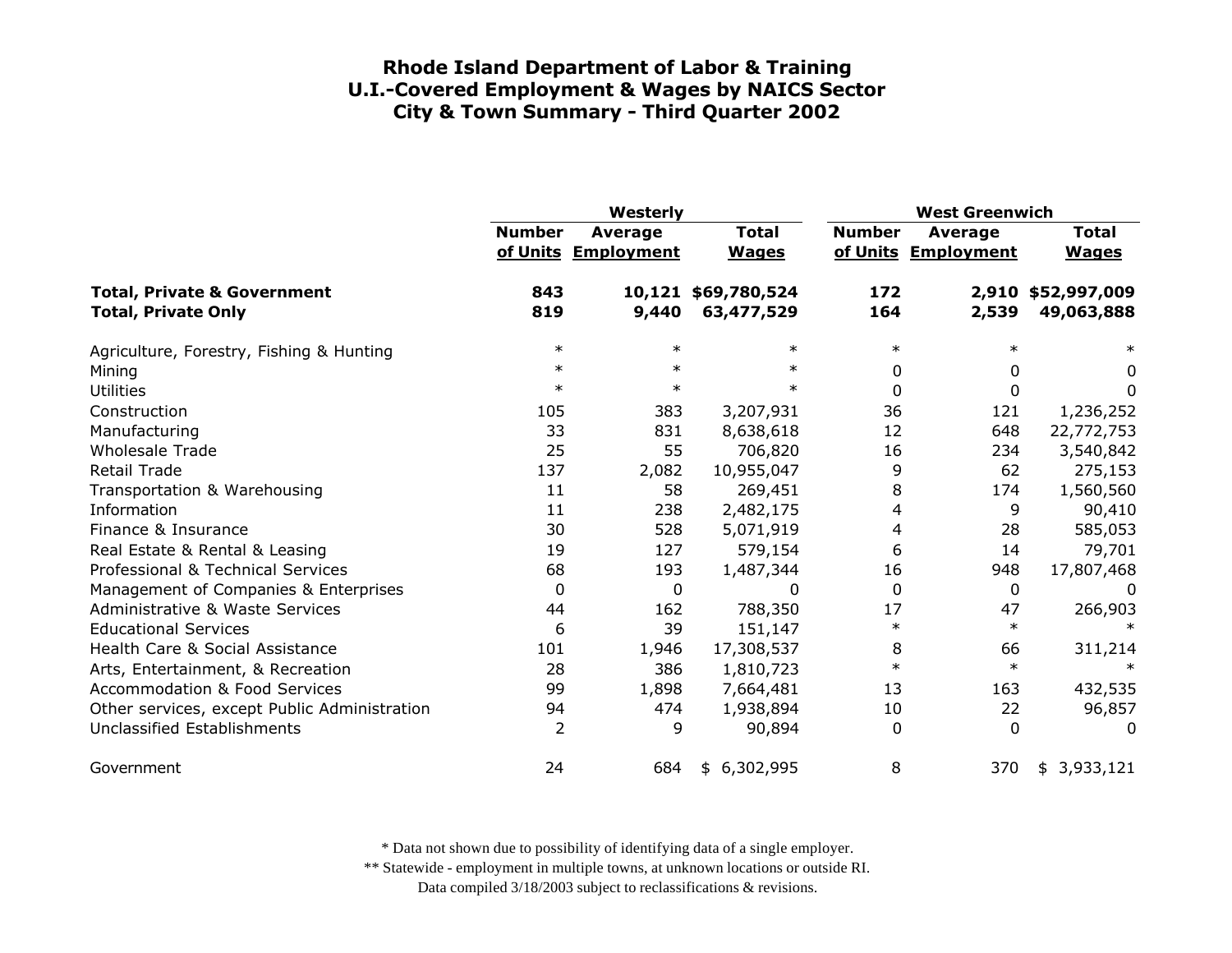|                                                                      | <b>West Warwick</b> |                                       |                              | Woonsocket    |                                       |                                    |
|----------------------------------------------------------------------|---------------------|---------------------------------------|------------------------------|---------------|---------------------------------------|------------------------------------|
|                                                                      | <b>Number</b>       | <b>Average</b><br>of Units Employment | <b>Total</b><br><b>Wages</b> | <b>Number</b> | <b>Average</b><br>of Units Employment | <b>Total</b><br><b>Wages</b>       |
| <b>Total, Private &amp; Government</b><br><b>Total, Private Only</b> | 639<br>623          | 8,571<br>7,772                        | \$65,880,813<br>58,491,722   | 877<br>859    | 13,168                                | 14,648 \$107,291,043<br>97,342,504 |
| Agriculture, Forestry, Fishing & Hunting                             | $\ast$              | $\ast$                                | $\ast$                       | 0             | 0                                     | 0                                  |
| Mining                                                               | $\ast$              | $\ast$                                | $\ast$                       | 0             | 0                                     | 0                                  |
| <b>Utilities</b>                                                     | 0                   | 0                                     | 0                            | $\Omega$      | 0                                     | 0                                  |
| Construction                                                         | 85                  | 311                                   | 2,450,895                    | 66            | 293                                   | 2,290,537                          |
| Manufacturing                                                        | 47                  | 1,890                                 | 18,522,059                   | 89            | 1,833                                 | 14,853,857                         |
| <b>Wholesale Trade</b>                                               | 37                  | 331                                   | 2,923,399                    | 60            | 368                                   | 3,564,439                          |
| <b>Retail Trade</b>                                                  | 107                 | 1,330                                 | 8,045,793                    | 132           | 2,073                                 | 11,023,688                         |
| Transportation & Warehousing                                         | 12                  | 365                                   | 3,051,373                    | 13            | 734                                   | 5,024,874                          |
| Information                                                          | 7                   | 559                                   | 5,392,162                    | 5             | 56                                    | 566,488                            |
| Finance & Insurance                                                  | 18                  | 424                                   | 4,050,742                    | 31            | 252                                   | 2,528,336                          |
| Real Estate & Rental & Leasing                                       | 19                  | 70                                    | 406,694                      | 35            | 305                                   | 2,368,116                          |
| Professional & Technical Services                                    | 36                  | 164                                   | 2,178,319                    | 72            | 210                                   | 1,945,072                          |
| Management of Companies & Enterprises                                | $\ast$              | $\ast$                                | $\ast$                       | 5             | 1,589                                 | 22,150,796                         |
| <b>Administrative &amp; Waste Services</b>                           | 33                  | 176                                   | 950,227                      | 37            | 255                                   | 1,898,284                          |
| <b>Educational Services</b>                                          | 10                  | 63                                    | 318,174                      | 9             | 312                                   | 2,160,584                          |
| Health Care & Social Assistance                                      | 47                  | 703                                   | 4,910,404                    | 101           | 3,089                                 | 21,366,984                         |
| Arts, Entertainment, & Recreation                                    | 11                  | 71                                    | 283,850                      | 9             | 90                                    | 336,779                            |
| <b>Accommodation &amp; Food Services</b>                             | 65                  | 922                                   | 2,593,721                    | 95            | 1,135                                 | 2,953,343                          |
| Other services, except Public Administration                         | 86                  | 389                                   | 2,037,840                    | 99            | 574                                   | 2,310,327                          |
| Unclassified Establishments                                          | 0                   | 0                                     | 0                            | 1             | 0                                     | 0                                  |
| Government                                                           | 16                  | 798                                   | \$7,389,091                  | 18            | 1,481                                 | 9,948,539<br>\$                    |

\* Data not shown due to possibility of identifying data of a single employer.

\*\* Statewide - employment in multiple towns, at unknown locations or outside RI.